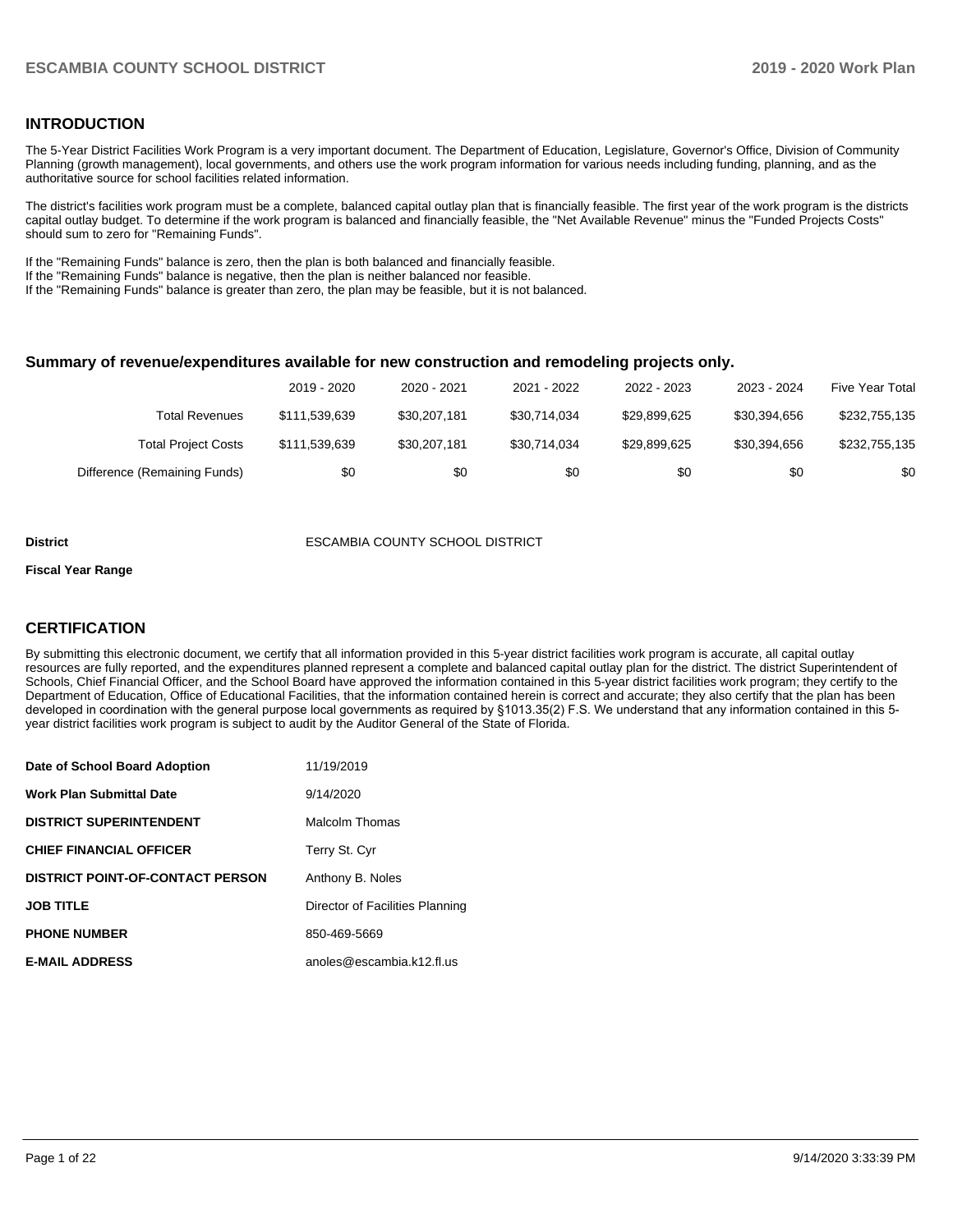# **Expenditures**

### **Expenditure for Maintenance, Repair and Renovation from 1.50-Mills and PECO**

Annually, prior to the adoption of the district school budget, each school board must prepare a tentative district facilities work program that includes a schedule of major repair and renovation projects necessary to maintain the educational and ancillary facilities of the district.

| Item                                                                                                                                                                                                                                                                                                                                                                                                                                                                                                                                                                                                                                                                                                                                                                                                                                                                                                                                                                                                                                                                                                                                                                                                                                                                                                                                                                                                                                                                                                                                                                                                                                                        | 2019 - 2020<br><b>Actual Budget</b> | 2020 - 2021<br>Projected | 2021 - 2022<br>Projected | 2022 - 2023<br>Projected | 2023 - 2024<br>Projected | <b>Total</b> |  |  |  |
|-------------------------------------------------------------------------------------------------------------------------------------------------------------------------------------------------------------------------------------------------------------------------------------------------------------------------------------------------------------------------------------------------------------------------------------------------------------------------------------------------------------------------------------------------------------------------------------------------------------------------------------------------------------------------------------------------------------------------------------------------------------------------------------------------------------------------------------------------------------------------------------------------------------------------------------------------------------------------------------------------------------------------------------------------------------------------------------------------------------------------------------------------------------------------------------------------------------------------------------------------------------------------------------------------------------------------------------------------------------------------------------------------------------------------------------------------------------------------------------------------------------------------------------------------------------------------------------------------------------------------------------------------------------|-------------------------------------|--------------------------|--------------------------|--------------------------|--------------------------|--------------|--|--|--|
| <b>HVAC</b>                                                                                                                                                                                                                                                                                                                                                                                                                                                                                                                                                                                                                                                                                                                                                                                                                                                                                                                                                                                                                                                                                                                                                                                                                                                                                                                                                                                                                                                                                                                                                                                                                                                 | \$0                                 | \$0                      | \$0                      | \$500,000                | \$500,000                | \$1,000,000  |  |  |  |
| A K SUTER ELEMENTARY, ADMINISTRATIVE ANNEX, BELLVIEW ELEMENTARY, BELLVIEW MIDDLE, BEULAH ELEMENTARY, BEULAH<br>Locations:<br>MIDDLE, BLUE ANGELS ELEMENTARY, BRATT ELEMENTARY, BRENTWOOD ELEMENTARY, BROWN BARGE MIDDLE, BROWN-<br>BARGE ANNEX, BYRNEVILLE ELEMENTARY-CHARTER SCHOOL, C A WEIS ELEMENTARY, CAMELOT, CAPITAL CREW SHOPS,<br>CENTRAL WAREHOUSE, CORDOVA PARK ELEMENTARY, ENSLEY ELEMENTARY, ERNEST WARD MIDDLE, ESCAMBIA SENIOR HIGH,<br>ESCAMBIA WESTGATE CENTER, FERRY PASS ELEMENTARY, FERRY PASS MIDDLE, GEORGE STONE TECHNICAL COLLEGE,<br>GLOBAL LEARNING ACADEMY, HELLEN CARO ELEMENTARY, J E HALL EDUCATIONAL SERVICES CENTER, J H WORKMAN MIDDLE,<br>J M TATE SENIOR HIGH, JIM ALLEN ELEMENTARY, JIM C BAILEY MIDDLE, JOHN A GIBSON HEADSTART PROGRAM, JUDY<br>ANDREWS SCHOOL, KINGSFIELD ELEMENTARY , L D MCARTHUR ELEMENTARY, LINCOLN PARK ELEMENTARY, LONGLEAF<br>ELEMENTARY, MCMILLAN PRE-K CENTER, MOLINO PARK ELEMENTARY, MONTCLAIR ELEMENTARY, MUSCOGEE ROAD BUS<br>DEPOT, MYRTLE GROVE ELEMENTARY, N B COOK ELEMENTARY, NAVY POINT ELEMENTARY, NORTHVIEW SENIOR HIGH, O J<br>SEMMES ELEMENTARY, OAKCREST ELEMENTARY, PENSACOLA SENIOR HIGH, PINE FOREST SENIOR HIGH, PINE MEADOW<br>ELEMENTARY, PLEASANT GROVE ELEMENTARY, R C LIPSCOMB ELEMENTARY, RANSOM MIDDLE, REINHARDT HOLM<br>ELEMENTARY, ROY L HYATT ENVIRONMENTAL CENTER, SCENIC HEIGHTS ELEMENTARY, SHERWOOD ELEMENTARY, SPENCER<br>, VERNON MCDANIEL ADMINISTRATION BUILDING, WARRINGTON<br>BIBBS CENTER, SUCCESS ACADEMY<br>ELEMENTARY, WARRINGTON MIDDLE, WASHINGTON SENIOR HIGH, WEST FLORIDA HIGH SCHOOL OF ADVANCED TECHNOLOGY,<br>WEST PENSACOLA ELEMENTARY |                                     |                          |                          |                          |                          |              |  |  |  |
| Flooring                                                                                                                                                                                                                                                                                                                                                                                                                                                                                                                                                                                                                                                                                                                                                                                                                                                                                                                                                                                                                                                                                                                                                                                                                                                                                                                                                                                                                                                                                                                                                                                                                                                    | \$150,000                           | \$150,000                | \$150,000                | \$150,000                | \$150,000                | \$750,000    |  |  |  |
| A K SUTER ELEMENTARY, BELLVIEW ELEMENTARY, BELLVIEW MIDDLE, BEULAH ELEMENTARY, BLUE ANGELS ELEMENTARY,<br>Locations:<br>BRATT ELEMENTARY, BRENTWOOD ELEMENTARY, BROWN BARGE MIDDLE, BROWN-BARGE ANNEX, C A WEIS ELEMENTARY,<br>CAMELOT, CENTRAL WAREHOUSE, CORDOVA PARK ELEMENTARY, ENSLEY ELEMENTARY, ERNEST WARD MIDDLE, ESCAMBIA<br>SENIOR HIGH, ESCAMBIA WESTGATE CENTER, FERRY PASS ELEMENTARY, FERRY PASS MIDDLE, GEORGE STONE TECHNICAL<br>COLLEGE, GLOBAL LEARNING ACADEMY, HELLEN CARO ELEMENTARY, J E HALL EDUCATIONAL SERVICES CENTER, J H<br>WORKMAN MIDDLE, J M TATE SENIOR HIGH, JIM ALLEN ELEMENTARY, JIM C BAILEY MIDDLE, JUDY ANDREWS SCHOOL, L D<br>MCARTHUR ELEMENTARY, LINCOLN PARK ELEMENTARY, LONGLEAF ELEMENTARY, MCMILLAN PRE-K CENTER, MOLINO PARK<br>ELEMENTARY, MONTCLAIR ELEMENTARY, MYRTLE GROVE ELEMENTARY, N B COOK ELEMENTARY, NAVY POINT ELEMENTARY,<br>NORTHVIEW SENIOR HIGH, O J SEMMES ELEMENTARY, OAKCREST ELEMENTARY, PENSACOLA SENIOR HIGH, PINE FOREST<br>SENIOR HIGH, PINE MEADOW ELEMENTARY, PLEASANT GROVE ELEMENTARY, R C LIPSCOMB ELEMENTARY, RANSOM MIDDLE,<br>REINHARDT HOLM ELEMENTARY, ROY L HYATT ENVIRONMENTAL CENTER, SCENIC HEIGHTS ELEMENTARY, SHERWOOD<br>ELEMENTARY, SPENCER BIBBS CENTER, SUCCESS ACADEMY<br>, VERNON MCDANIEL ADMINISTRATION BUILDING,<br>WARRINGTON ELEMENTARY, WARRINGTON MIDDLE, WASHINGTON SENIOR HIGH, WEST FLORIDA HIGH SCHOOL OF ADVANCED<br>TECHNOLOGY, WEST PENSACOLA ELEMENTARY                                                                                                                                                                                         |                                     |                          |                          |                          |                          |              |  |  |  |
| Roofing                                                                                                                                                                                                                                                                                                                                                                                                                                                                                                                                                                                                                                                                                                                                                                                                                                                                                                                                                                                                                                                                                                                                                                                                                                                                                                                                                                                                                                                                                                                                                                                                                                                     | \$179.720                           | \$179,720                | \$179,720                | \$179,720                | \$179,720                | \$898,600    |  |  |  |
| J E HALL EDUCATIONAL SERVICES CENTER<br>Locations:                                                                                                                                                                                                                                                                                                                                                                                                                                                                                                                                                                                                                                                                                                                                                                                                                                                                                                                                                                                                                                                                                                                                                                                                                                                                                                                                                                                                                                                                                                                                                                                                          |                                     |                          |                          |                          |                          |              |  |  |  |
| Safety to Life                                                                                                                                                                                                                                                                                                                                                                                                                                                                                                                                                                                                                                                                                                                                                                                                                                                                                                                                                                                                                                                                                                                                                                                                                                                                                                                                                                                                                                                                                                                                                                                                                                              | \$0                                 | \$0                      | \$0                      | \$0                      | \$0                      | \$0          |  |  |  |
| No Locations for this expenditure.<br>Locations:                                                                                                                                                                                                                                                                                                                                                                                                                                                                                                                                                                                                                                                                                                                                                                                                                                                                                                                                                                                                                                                                                                                                                                                                                                                                                                                                                                                                                                                                                                                                                                                                            |                                     |                          |                          |                          |                          |              |  |  |  |
| Fencing                                                                                                                                                                                                                                                                                                                                                                                                                                                                                                                                                                                                                                                                                                                                                                                                                                                                                                                                                                                                                                                                                                                                                                                                                                                                                                                                                                                                                                                                                                                                                                                                                                                     | \$0                                 | \$0                      | \$0                      | \$0                      | \$0                      | \$0          |  |  |  |
| No Locations for this expenditure.<br>Locations:                                                                                                                                                                                                                                                                                                                                                                                                                                                                                                                                                                                                                                                                                                                                                                                                                                                                                                                                                                                                                                                                                                                                                                                                                                                                                                                                                                                                                                                                                                                                                                                                            |                                     |                          |                          |                          |                          |              |  |  |  |
| Parking                                                                                                                                                                                                                                                                                                                                                                                                                                                                                                                                                                                                                                                                                                                                                                                                                                                                                                                                                                                                                                                                                                                                                                                                                                                                                                                                                                                                                                                                                                                                                                                                                                                     | \$0                                 | \$0                      | \$0                      | \$0                      | \$0                      | \$0          |  |  |  |
| No Locations for this expenditure.<br>Locations:                                                                                                                                                                                                                                                                                                                                                                                                                                                                                                                                                                                                                                                                                                                                                                                                                                                                                                                                                                                                                                                                                                                                                                                                                                                                                                                                                                                                                                                                                                                                                                                                            |                                     |                          |                          |                          |                          |              |  |  |  |
| Electrical                                                                                                                                                                                                                                                                                                                                                                                                                                                                                                                                                                                                                                                                                                                                                                                                                                                                                                                                                                                                                                                                                                                                                                                                                                                                                                                                                                                                                                                                                                                                                                                                                                                  | \$0                                 | \$0                      | \$0                      | \$0                      | \$0                      | \$0          |  |  |  |
| Locations:<br>No Locations for this expenditure.                                                                                                                                                                                                                                                                                                                                                                                                                                                                                                                                                                                                                                                                                                                                                                                                                                                                                                                                                                                                                                                                                                                                                                                                                                                                                                                                                                                                                                                                                                                                                                                                            |                                     |                          |                          |                          |                          |              |  |  |  |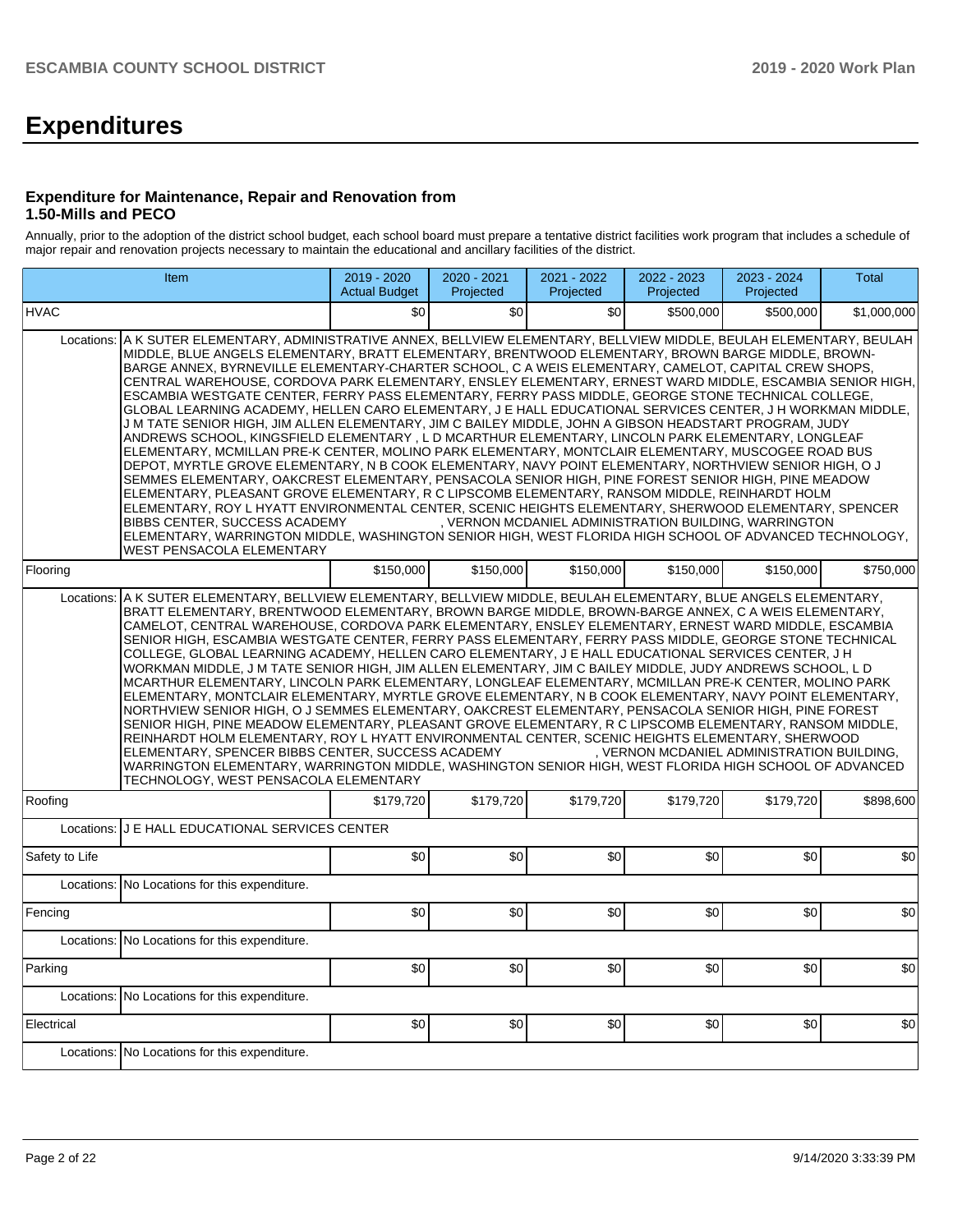| Fire Alarm                |                                                                                                                                                                                                                                                                                                                                                                                                                                                                                                                                                                                                                                                                                                                                                                                                                                                                                                                                                                                                                                                                                                                                                                                                                                                                                                                                                                                                                                                                                    |           | \$375,000 | \$375,000 | \$375,000   | \$375,000   | \$1,875,000 |
|---------------------------|------------------------------------------------------------------------------------------------------------------------------------------------------------------------------------------------------------------------------------------------------------------------------------------------------------------------------------------------------------------------------------------------------------------------------------------------------------------------------------------------------------------------------------------------------------------------------------------------------------------------------------------------------------------------------------------------------------------------------------------------------------------------------------------------------------------------------------------------------------------------------------------------------------------------------------------------------------------------------------------------------------------------------------------------------------------------------------------------------------------------------------------------------------------------------------------------------------------------------------------------------------------------------------------------------------------------------------------------------------------------------------------------------------------------------------------------------------------------------------|-----------|-----------|-----------|-------------|-------------|-------------|
|                           | Locations:   A K SUTER ELEMENTARY, BELLVIEW ELEMENTARY, BELLVIEW MIDDLE, BEULAH ELEMENTARY, BEULAH MIDDLE, BLUE ANGELS<br>ELEMENTARY, BRATT ELEMENTARY, BRENTWOOD ELEMENTARY, BROWN BARGE MIDDLE, BROWN-BARGE ANNEX, C A WEIS<br>ELEMENTARY, CENTRAL WAREHOUSE, CORDOVA PARK ELEMENTARY, ENSLEY ELEMENTARY, ERNEST WARD MIDDLE, ESCAMBIA<br>SENIOR HIGH, ESCAMBIA WESTGATE CENTER, FERRY PASS ELEMENTARY, FERRY PASS MIDDLE, GEORGE STONE TECHNICAL<br>COLLEGE, GLOBAL LEARNING ACADEMY, HELLEN CARO ELEMENTARY, J E HALL EDUCATIONAL SERVICES CENTER, J H<br>WORKMAN MIDDLE, J M TATE SENIOR HIGH, JIM ALLEN ELEMENTARY, JIM C BAILEY MIDDLE, JUDY ANDREWS SCHOOL,<br>KINGSFIELD ELEMENTARY, L D MCARTHUR ELEMENTARY, LINCOLN PARK ELEMENTARY, LONGLEAF ELEMENTARY, MCMILLAN<br>PRE-K CENTER, MOLINO PARK ELEMENTARY, MONTCLAIR ELEMENTARY, MYRTLE GROVE ELEMENTARY, N B COOK<br>ELEMENTARY, NAVY POINT ELEMENTARY, NORTHVIEW SENIOR HIGH, O J SEMMES ELEMENTARY, OAKCREST ELEMENTARY,<br>PENSACOLA SENIOR HIGH, PINE FOREST SENIOR HIGH, PINE MEADOW ELEMENTARY, PLEASANT GROVE ELEMENTARY, RC<br>LIPSCOMB ELEMENTARY, RANSOM MIDDLE, REINHARDT HOLM ELEMENTARY, ROY L HYATT ENVIRONMENTAL CENTER, SCENIC<br>HEIGHTS ELEMENTARY, SHERWOOD ELEMENTARY, SPENCER BIBBS CENTER, SUCCESS ACADEMY<br>MCDANIEL ADMINISTRATION BUILDING, WARRINGTON ELEMENTARY, WARRINGTON MIDDLE, WASHINGTON SENIOR HIGH, WEST<br>FLORIDA HIGH SCHOOL OF ADVANCED TECHNOLOGY, WEST PENSACOLA ELEMENTARY |           |           |           |             |             | . VERNON    |
| Telephone/Intercom System |                                                                                                                                                                                                                                                                                                                                                                                                                                                                                                                                                                                                                                                                                                                                                                                                                                                                                                                                                                                                                                                                                                                                                                                                                                                                                                                                                                                                                                                                                    | \$0       | \$0       | \$0       | \$0         | \$0         | \$0         |
|                           | Locations: No Locations for this expenditure.                                                                                                                                                                                                                                                                                                                                                                                                                                                                                                                                                                                                                                                                                                                                                                                                                                                                                                                                                                                                                                                                                                                                                                                                                                                                                                                                                                                                                                      |           |           |           |             |             |             |
| Closed Circuit Television |                                                                                                                                                                                                                                                                                                                                                                                                                                                                                                                                                                                                                                                                                                                                                                                                                                                                                                                                                                                                                                                                                                                                                                                                                                                                                                                                                                                                                                                                                    | \$0       | \$0       | \$0       | \$0         | \$0         | \$0         |
|                           | Locations: No Locations for this expenditure.                                                                                                                                                                                                                                                                                                                                                                                                                                                                                                                                                                                                                                                                                                                                                                                                                                                                                                                                                                                                                                                                                                                                                                                                                                                                                                                                                                                                                                      |           |           |           |             |             |             |
| Paint                     |                                                                                                                                                                                                                                                                                                                                                                                                                                                                                                                                                                                                                                                                                                                                                                                                                                                                                                                                                                                                                                                                                                                                                                                                                                                                                                                                                                                                                                                                                    | \$0       | \$0       | \$0       | \$0         | \$0         | \$0         |
|                           | Locations: No Locations for this expenditure.                                                                                                                                                                                                                                                                                                                                                                                                                                                                                                                                                                                                                                                                                                                                                                                                                                                                                                                                                                                                                                                                                                                                                                                                                                                                                                                                                                                                                                      |           |           |           |             |             |             |
| Maintenance/Repair        |                                                                                                                                                                                                                                                                                                                                                                                                                                                                                                                                                                                                                                                                                                                                                                                                                                                                                                                                                                                                                                                                                                                                                                                                                                                                                                                                                                                                                                                                                    | \$0       | \$0       | \$0       | \$0         | \$0         | \$0         |
|                           | Locations: No Locations for this expenditure.                                                                                                                                                                                                                                                                                                                                                                                                                                                                                                                                                                                                                                                                                                                                                                                                                                                                                                                                                                                                                                                                                                                                                                                                                                                                                                                                                                                                                                      |           |           |           |             |             |             |
|                           | Sub Total:                                                                                                                                                                                                                                                                                                                                                                                                                                                                                                                                                                                                                                                                                                                                                                                                                                                                                                                                                                                                                                                                                                                                                                                                                                                                                                                                                                                                                                                                         | \$704,720 | \$704,720 | \$704,720 | \$1,204,720 | \$1,204,720 | \$4,523,600 |

| <b>PECO</b><br>) Maintenance Expenditures | Ψ∪          | ሖ<br>JU.         | ሶሳ<br>w     | \$0          | ሶስ<br>JU.          | \$0          |
|-------------------------------------------|-------------|------------------|-------------|--------------|--------------------|--------------|
| l.50 Mill Sub Total:                      | \$3,236,900 | \$3,505,1<br>144 | \$4,323,752 | \$5,102,733] | \$5,122,093<br>ፍ 5 | \$21,290,622 |

| Other Items                                                                                                                                                                                                                                                                                                                                                                                                                                                                                                                                                                                                                                                                                                                                                                                                                                                                                                                                                                                                                                                                                                                                                                                                                                                                                                                                                                                                                                                             | $2019 - 2020$<br><b>Actual Budget</b> | $2020 - 2021$<br>Projected | $2021 - 2022$<br>Projected | $2022 - 2023$<br>Projected | $2023 - 2024$<br>Projected                            | Total     |
|-------------------------------------------------------------------------------------------------------------------------------------------------------------------------------------------------------------------------------------------------------------------------------------------------------------------------------------------------------------------------------------------------------------------------------------------------------------------------------------------------------------------------------------------------------------------------------------------------------------------------------------------------------------------------------------------------------------------------------------------------------------------------------------------------------------------------------------------------------------------------------------------------------------------------------------------------------------------------------------------------------------------------------------------------------------------------------------------------------------------------------------------------------------------------------------------------------------------------------------------------------------------------------------------------------------------------------------------------------------------------------------------------------------------------------------------------------------------------|---------------------------------------|----------------------------|----------------------------|----------------------------|-------------------------------------------------------|-----------|
| Undistributed Hazardous Material Disposal                                                                                                                                                                                                                                                                                                                                                                                                                                                                                                                                                                                                                                                                                                                                                                                                                                                                                                                                                                                                                                                                                                                                                                                                                                                                                                                                                                                                                               | \$80,000                              | \$80,000                   | \$80,000                   | \$80,000                   | \$80,000                                              | \$400,000 |
| Locations A K SUTER ELEMENTARY, BELLVIEW ELEMENTARY, BELLVIEW MIDDLE, BEULAH ELEMENTARY, BEULAH MIDDLE, BLUE ANGELS<br>IELEMENTARY. BRATT ELEMENTARY. BRENTWOOD ELEMENTARY. BROWN BARGE MIDDLE. BROWN-BARGE ANNEX. C A WEIS<br>IELEMENTARY. CAMELOT. CAPITAL CREW SHOPS. CENTRAL WAREHOUSE. CORDOVA PARK ELEMENTARY. ENSLEY<br>ELEMENTARY, ERNEST WARD MIDDLE, ESCAMBIA SENIOR HIGH, ESCAMBIA WESTGATE CENTER, FERRY PASS ELEMENTARY,<br>FERRY PASS MIDDLE, GEORGE STONE TECHNICAL COLLEGE, GLOBAL LEARNING ACADEMY, HELLEN CARO ELEMENTARY, J E<br>HALL EDUCATIONAL SERVICES CENTER, J H WORKMAN MIDDLE, J M TATE SENIOR HIGH, JIM ALLEN ELEMENTARY, JIM C<br>BAILEY MIDDLE, JUDY ANDREWS SCHOOL, KINGSFIELD ELEMENTARY , L D MCARTHUR ELEMENTARY, LINCOLN PARK<br>ELEMENTARY, LONGLEAF ELEMENTARY, MCMILLAN PRE-K CENTER, MOLINO PARK ELEMENTARY, MONTCLAIR ELEMENTARY,<br>MYRTLE GROVE ELEMENTARY, N B COOK ELEMENTARY, NAVY POINT ELEMENTARY, NORTHVIEW SENIOR HIGH, O J SEMMES<br>IELEMENTARY. OAKCREST ELEMENTARY. PENSACOLA SENIOR HIGH. PINE FOREST SENIOR HIGH. PINE MEADOW<br>ELEMENTARY, PLEASANT GROVE ELEMENTARY, R C LIPSCOMB ELEMENTARY, RANSOM MIDDLE, REINHARDT HOLM<br>ELEMENTARY, ROY L HYATT ENVIRONMENTAL CENTER, SCENIC HEIGHTS ELEMENTARY, SHERWOOD ELEMENTARY, SPENCER<br>BIBBS CENTER. SUCCESS ACADEMY<br>ELEMENTARY, WARRINGTON MIDDLE, WASHINGTON SENIOR HIGH, WEST FLORIDA HIGH SCHOOL OF ADVANCED<br>TECHNOLOGY. WEST PENSACOLA ELEMENTARY |                                       |                            |                            |                            | , VERNON MCDANIEL ADMINISTRATION BUILDING, WARRINGTON |           |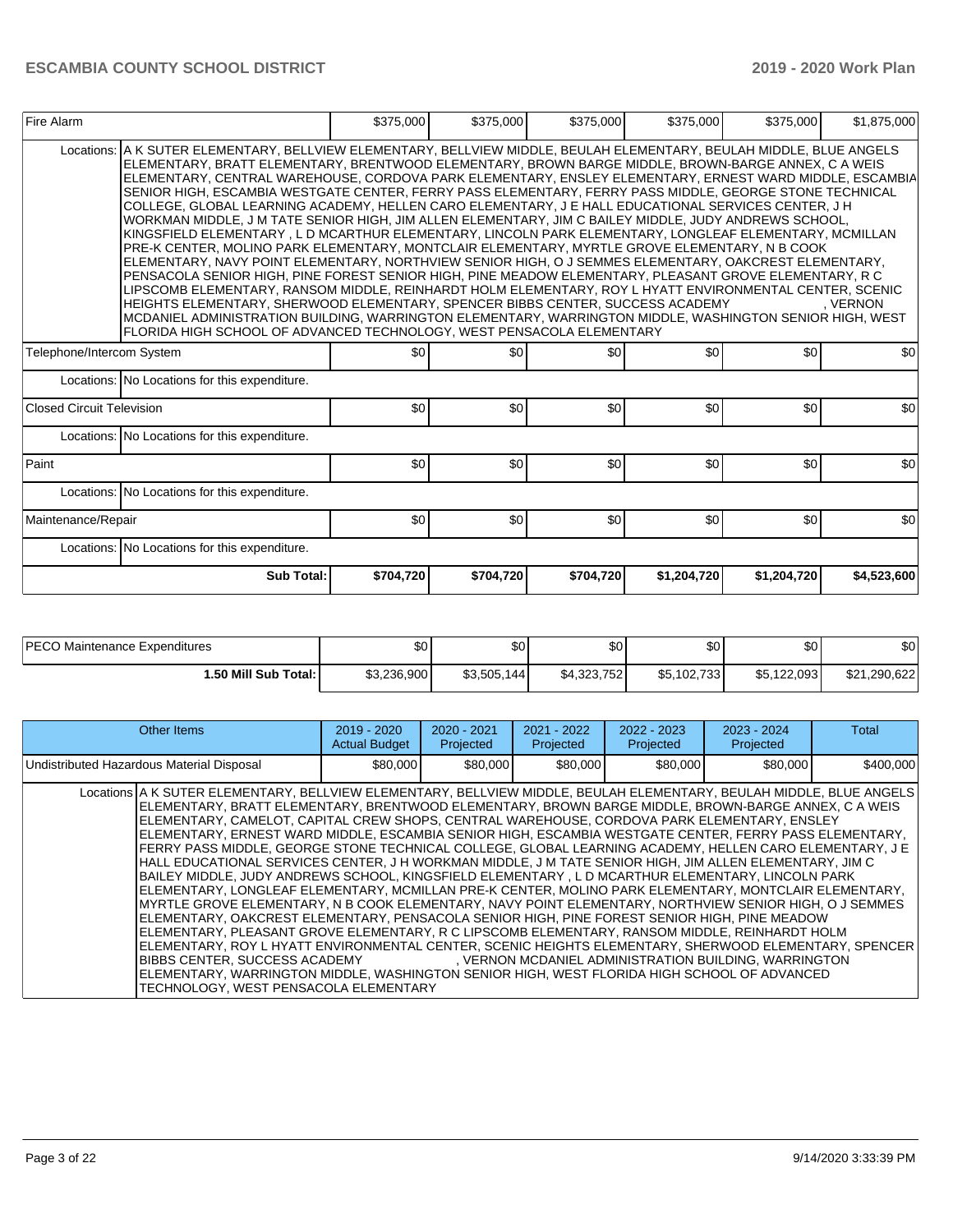| Undistributed Gas Infrastructure Repair                  |                                                                                                                                                                                                                                                                                                                                                                                                                                                                                                                                                                                                                                                                                                                                                                                                                                                                                                                                                                                                                                                                                                                                                                                                                                                                                                                                                                                                                                                                                                          | \$20,000  | \$20,000  | \$20,000  | \$20,000  | \$20,000                                                                 | \$100,000   |
|----------------------------------------------------------|----------------------------------------------------------------------------------------------------------------------------------------------------------------------------------------------------------------------------------------------------------------------------------------------------------------------------------------------------------------------------------------------------------------------------------------------------------------------------------------------------------------------------------------------------------------------------------------------------------------------------------------------------------------------------------------------------------------------------------------------------------------------------------------------------------------------------------------------------------------------------------------------------------------------------------------------------------------------------------------------------------------------------------------------------------------------------------------------------------------------------------------------------------------------------------------------------------------------------------------------------------------------------------------------------------------------------------------------------------------------------------------------------------------------------------------------------------------------------------------------------------|-----------|-----------|-----------|-----------|--------------------------------------------------------------------------|-------------|
|                                                          | Locations BELLVIEW ELEMENTARY, BELLVIEW MIDDLE, BEULAH ELEMENTARY, BLUE ANGELS ELEMENTARY, BRATT ELEMENTARY,<br>BRENTWOOD ELEMENTARY, BROWN BARGE MIDDLE, C A WEIS ELEMENTARY, CORDOVA PARK ELEMENTARY, ENSLEY<br>ELEMENTARY, ESCAMBIA SENIOR HIGH, ESCAMBIA WESTGATE CENTER, FERRY PASS ELEMENTARY, FERRY PASS MIDDLE, J H<br>WORKMAN MIDDLE, J M TATE SENIOR HIGH, JIM ALLEN ELEMENTARY, L D MCARTHUR ELEMENTARY, LINCOLN PARK<br>ELEMENTARY, LONGLEAF ELEMENTARY, MOLINO PARK ELEMENTARY, MYRTLE GROVE ELEMENTARY, NAVY POINT<br>ELEMENTARY, O J SEMMES ELEMENTARY, OAKCREST ELEMENTARY, PENSACOLA SENIOR HIGH, PINE FOREST SENIOR HIGH,<br>PINE MEADOW ELEMENTARY, PLEASANT GROVE ELEMENTARY, R C LIPSCOMB ELEMENTARY, RANSOM MIDDLE, REINHARDT<br>HOLM ELEMENTARY, SCENIC HEIGHTS ELEMENTARY, SHERWOOD ELEMENTARY, WARRINGTON ELEMENTARY, WARRINGTON<br>MIDDLE, WEST PENSACOLA ELEMENTARY                                                                                                                                                                                                                                                                                                                                                                                                                                                                                                                                                                                                           |           |           |           |           |                                                                          |             |
| Capital Improvement & Energy Crew<br>Holiday/Annual/Sick |                                                                                                                                                                                                                                                                                                                                                                                                                                                                                                                                                                                                                                                                                                                                                                                                                                                                                                                                                                                                                                                                                                                                                                                                                                                                                                                                                                                                                                                                                                          | \$0       | \$250,000 | \$250,000 | \$300,000 | \$300,000                                                                | \$1,100,000 |
|                                                          | Locations CAPITAL CREW SHOPS                                                                                                                                                                                                                                                                                                                                                                                                                                                                                                                                                                                                                                                                                                                                                                                                                                                                                                                                                                                                                                                                                                                                                                                                                                                                                                                                                                                                                                                                             |           |           |           |           |                                                                          |             |
| Undistributed Indoor Air Quality                         |                                                                                                                                                                                                                                                                                                                                                                                                                                                                                                                                                                                                                                                                                                                                                                                                                                                                                                                                                                                                                                                                                                                                                                                                                                                                                                                                                                                                                                                                                                          | \$50,000  | \$50,000  | \$50,000  | \$50,000  | \$50,000                                                                 | \$250,000   |
|                                                          | Locations A K SUTER ELEMENTARY, BELLVIEW ELEMENTARY, BELLVIEW MIDDLE, BEULAH ELEMENTARY, BEULAH MIDDLE, BLUE ANGELS<br>ELEMENTARY, BRATT ELEMENTARY, BRENTWOOD ELEMENTARY, BROWN BARGE MIDDLE, BROWN-BARGE ANNEX, C A WEIS<br>ELEMENTARY, CAMELOT, CAPITAL CREW SHOPS, CENTRAL WAREHOUSE, CORDOVA PARK ELEMENTARY, ENSLEY<br>ELEMENTARY, ERNEST WARD MIDDLE, ESCAMBIA SENIOR HIGH, ESCAMBIA WESTGATE CENTER, FERRY PASS ELEMENTARY,<br>FERRY PASS MIDDLE, GEORGE STONE TECHNICAL COLLEGE, GLOBAL LEARNING ACADEMY, HELLEN CARO ELEMENTARY, J E<br>HALL EDUCATIONAL SERVICES CENTER, J H WORKMAN MIDDLE, J M TATE SENIOR HIGH, JIM ALLEN ELEMENTARY, JIM C<br>BAILEY MIDDLE, JUDY ANDREWS SCHOOL, KINGSFIELD ELEMENTARY , L D MCARTHUR ELEMENTARY, LINCOLN PARK<br>ELEMENTARY, LONGLEAF ELEMENTARY, MCMILLAN PRE-K CENTER, MOLINO PARK ELEMENTARY, MONTCLAIR ELEMENTARY,<br>MUSCOGEE ROAD BUS DEPOT, MYRTLE GROVE ELEMENTARY, N B COOK ELEMENTARY, NAVY POINT ELEMENTARY,<br>NORTHVIEW SENIOR HIGH, O J SEMMES ELEMENTARY, OAKCREST ELEMENTARY, PENSACOLA SENIOR HIGH, PINE FOREST<br>SENIOR HIGH, PINE MEADOW ELEMENTARY, PLEASANT GROVE ELEMENTARY, R C LIPSCOMB ELEMENTARY, RANSOM MIDDLE,<br>REINHARDT HOLM ELEMENTARY, ROY L HYATT ENVIRONMENTAL CENTER, SCENIC HEIGHTS ELEMENTARY, SHERWOOD<br>ELEMENTARY, SPENCER BIBBS CENTER, SUCCESS ACADEMY<br>WARRINGTON ELEMENTARY, WARRINGTON MIDDLE, WASHINGTON SENIOR HIGH, WEST FLORIDA HIGH SCHOOL OF<br>ADVANCED TECHNOLOGY, WEST PENSACOLA ELEMENTARY |           |           |           |           | , VERNON MCDANIEL ADMINISTRATION BUILDING.                               |             |
| Undistributed Blinds Replacement                         |                                                                                                                                                                                                                                                                                                                                                                                                                                                                                                                                                                                                                                                                                                                                                                                                                                                                                                                                                                                                                                                                                                                                                                                                                                                                                                                                                                                                                                                                                                          | \$10,000  | \$10,000  | \$10,000  | \$10,000  | \$10,000                                                                 | \$50,000    |
|                                                          | Locations A K SUTER ELEMENTARY, BELLVIEW ELEMENTARY, BELLVIEW MIDDLE, BEULAH ELEMENTARY, BLUE ANGELS ELEMENTARY,<br>BRATT ELEMENTARY, BRENTWOOD ELEMENTARY, BROWN BARGE MIDDLE, C A WEIS ELEMENTARY, CORDOVA PARK<br>ELEMENTARY, ENSLEY ELEMENTARY, ERNEST WARD MIDDLE, ESCAMBIA SENIOR HIGH, ESCAMBIA WESTGATE CENTER,<br>FERRY PASS ELEMENTARY, FERRY PASS MIDDLE, GEORGE STONE TECHNICAL COLLEGE, GLOBAL LEARNING ACADEMY,<br>HELLEN CARO ELEMENTARY, J H WORKMAN MIDDLE, J M TATE SENIOR HIGH, JIM ALLEN ELEMENTARY, JIM C BAILEY MIDDLE,<br>L D MCARTHUR ELEMENTARY, LINCOLN PARK ELEMENTARY, LONGLEAF ELEMENTARY, MOLINO PARK ELEMENTARY,<br>MONTCLAIR ELEMENTARY, MYRTLE GROVE ELEMENTARY, N B COOK ELEMENTARY, NAVY POINT ELEMENTARY, NORTHVIEW<br>SENIOR HIGH, O J SEMMES ELEMENTARY, OAKCREST ELEMENTARY, PENSACOLA SENIOR HIGH, PINE FOREST SENIOR HIGH,<br>PINE MEADOW ELEMENTARY, PLEASANT GROVE ELEMENTARY, R C LIPSCOMB ELEMENTARY, RANSOM MIDDLE, REINHARDT<br>HOLM ELEMENTARY, ROY L HYATT ENVIRONMENTAL CENTER, SCENIC HEIGHTS ELEMENTARY, SHERWOOD ELEMENTARY,<br><b>SUCCESS ACADEMY</b><br>FLORIDA HIGH SCHOOL OF ADVANCED TECHNOLOGY, WEST PENSACOLA ELEMENTARY                                                                                                                                                                                                                                                                                                                     |           |           |           |           | , WARRINGTON ELEMENTARY, WARRINGTON MIDDLE, WASHINGTON SENIOR HIGH, WEST |             |
| & Utility Connections                                    | Portable Classroom Renovation, Relocation, Set-Up                                                                                                                                                                                                                                                                                                                                                                                                                                                                                                                                                                                                                                                                                                                                                                                                                                                                                                                                                                                                                                                                                                                                                                                                                                                                                                                                                                                                                                                        | \$300,000 | \$300,000 | \$300,000 | \$300,000 | \$300,000                                                                | \$1,500,000 |
| Undistibuted Door Replacement Cycle                      | Locations BELLVIEW ELEMENTARY, BELLVIEW MIDDLE, BEULAH ELEMENTARY, BLUE ANGELS ELEMENTARY, BRATT ELEMENTARY,<br>BRENTWOOD ELEMENTARY, CORDOVA PARK ELEMENTARY, ENSLEY ELEMENTARY, ERNEST WARD MIDDLE, ESCAMBIA<br>SENIOR HIGH, ESCAMBIA WESTGATE CENTER, FERRY PASS ELEMENTARY, FERRY PASS MIDDLE, GEORGE STONE TECHNICAL<br>COLLEGE, HELLEN CARO ELEMENTARY, J H WORKMAN MIDDLE, J M TATE SENIOR HIGH, JIM C BAILEY MIDDLE, L D MCARTHUR<br>ELEMENTARY, LINCOLN PARK ELEMENTARY, LONGLEAF ELEMENTARY, MONTCLAIR ELEMENTARY, MYRTLE GROVE<br>ELEMENTARY, NAVY POINT ELEMENTARY, NORTHVIEW SENIOR HIGH, O J SEMMES ELEMENTARY, OAKCREST ELEMENTARY,<br>PENSACOLA SENIOR HIGH, PINE FOREST SENIOR HIGH, PINE MEADOW ELEMENTARY, PLEASANT GROVE ELEMENTARY, R C<br>LIPSCOMB ELEMENTARY, RANSOM MIDDLE, REINHARDT HOLM ELEMENTARY, SCENIC HEIGHTS ELEMENTARY, SHERWOOD<br>ELEMENTARY, WARRINGTON ELEMENTARY, WARRINGTON MIDDLE, WASHINGTON SENIOR HIGH, WEST FLORIDA HIGH<br>SCHOOL OF ADVANCED TECHNOLOGY, WEST PENSACOLA ELEMENTARY                                                                                                                                                                                                                                                                                                                                                                                                                                                                        | \$100,000 | \$100,000 | \$100,000 | \$100,000 | \$100,000                                                                | \$500,000   |
|                                                          |                                                                                                                                                                                                                                                                                                                                                                                                                                                                                                                                                                                                                                                                                                                                                                                                                                                                                                                                                                                                                                                                                                                                                                                                                                                                                                                                                                                                                                                                                                          |           |           |           |           |                                                                          |             |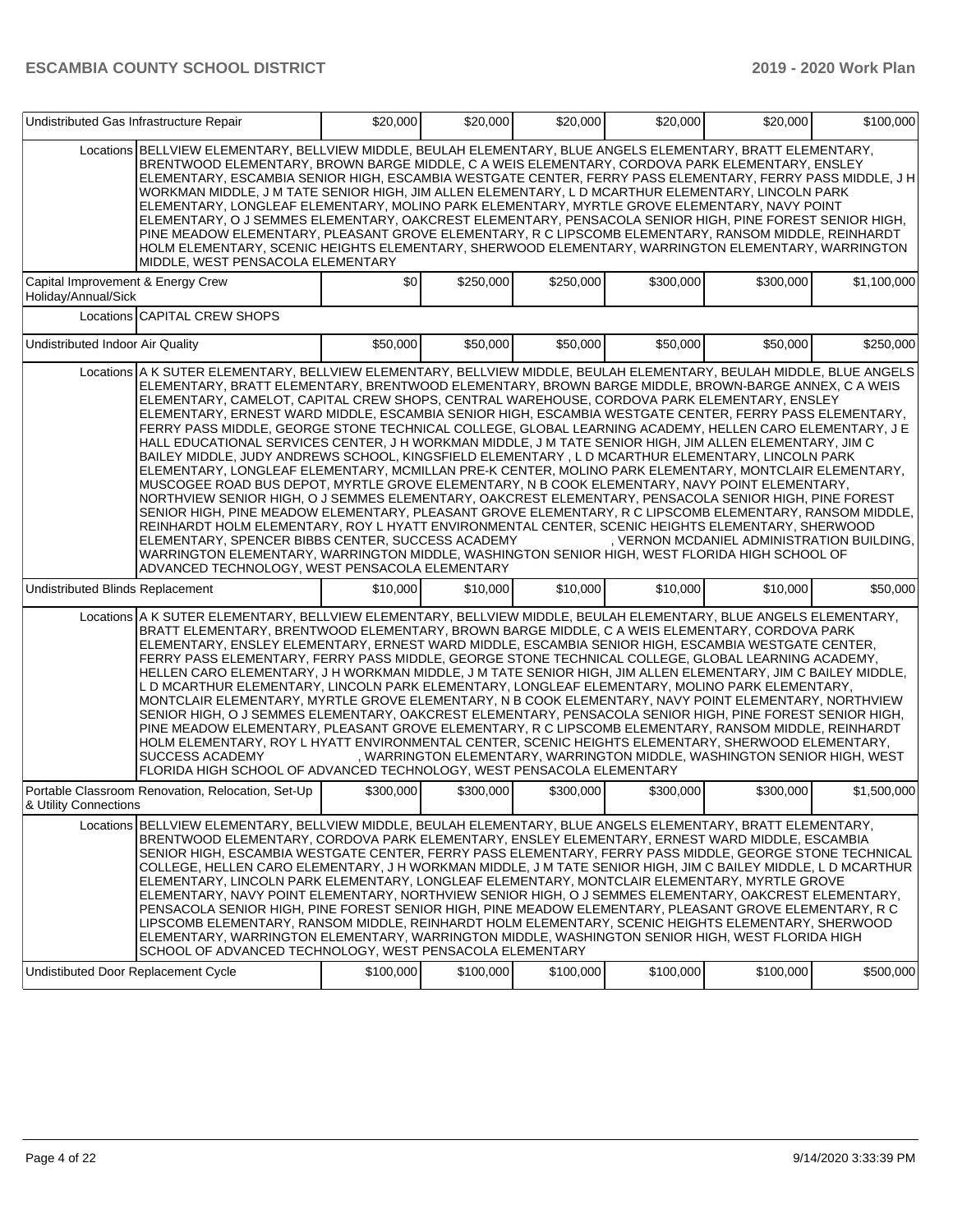|                                             | Locations BELLVIEW ELEMENTARY, BELLVIEW MIDDLE, BEULAH ELEMENTARY, BLUE ANGELS ELEMENTARY, BRATT ELEMENTARY,<br>BRENTWOOD ELEMENTARY, BROWN BARGE MIDDLE, C A WEIS ELEMENTARY, CORDOVA PARK ELEMENTARY, ENSLEY<br>ELEMENTARY, ESCAMBIA SENIOR HIGH, ESCAMBIA WESTGATE CENTER, FERRY PASS ELEMENTARY, FERRY PASS MIDDLE,<br>GEORGE STONE TECHNICAL COLLEGE, GLOBAL LEARNING ACADEMY, HELLEN CARO ELEMENTARY, J H WORKMAN MIDDLE, J<br>M TATE SENIOR HIGH, JIM ALLEN ELEMENTARY, JIM C BAILEY MIDDLE, L D MCARTHUR ELEMENTARY, LINCOLN PARK<br>ELEMENTARY, LONGLEAF ELEMENTARY, MOLINO PARK ELEMENTARY, MONTCLAIR ELEMENTARY, MYRTLE GROVE<br>ELEMENTARY, N B COOK ELEMENTARY, NAVY POINT ELEMENTARY, NORTHVIEW SENIOR HIGH, O J SEMMES ELEMENTARY,<br>OAKCREST ELEMENTARY, PENSACOLA SENIOR HIGH, PINE FOREST SENIOR HIGH, PINE MEADOW ELEMENTARY, PLEASANT<br>GROVE ELEMENTARY, R C LIPSCOMB ELEMENTARY, RANSOM MIDDLE, REINHARDT HOLM ELEMENTARY, ROY L HYATT<br>ENVIRONMENTAL CENTER, SCENIC HEIGHTS ELEMENTARY, SHERWOOD ELEMENTARY, WARRINGTON ELEMENTARY,<br>WARRINGTON MIDDLE, WASHINGTON SENIOR HIGH, WEST FLORIDA HIGH SCHOOL OF ADVANCED TECHNOLOGY, WEST<br>PENSACOLA ELEMENTARY                                                                                                                                                                                                          |           |           |           |           |                                            |             |
|---------------------------------------------|-----------------------------------------------------------------------------------------------------------------------------------------------------------------------------------------------------------------------------------------------------------------------------------------------------------------------------------------------------------------------------------------------------------------------------------------------------------------------------------------------------------------------------------------------------------------------------------------------------------------------------------------------------------------------------------------------------------------------------------------------------------------------------------------------------------------------------------------------------------------------------------------------------------------------------------------------------------------------------------------------------------------------------------------------------------------------------------------------------------------------------------------------------------------------------------------------------------------------------------------------------------------------------------------------------------------------------------------------------------------------------------------------------|-----------|-----------|-----------|-----------|--------------------------------------------|-------------|
| <b>Undistributed Asbestos Abatement</b>     |                                                                                                                                                                                                                                                                                                                                                                                                                                                                                                                                                                                                                                                                                                                                                                                                                                                                                                                                                                                                                                                                                                                                                                                                                                                                                                                                                                                                     | \$50,000  | \$50,000  | \$50,000  | \$50,000  | \$50,000                                   | \$250,000   |
|                                             | Locations BELLVIEW ELEMENTARY, BELLVIEW MIDDLE, BEULAH ELEMENTARY, BLUE ANGELS ELEMENTARY, BRATT ELEMENTARY,<br>BRENTWOOD ELEMENTARY, BROWN BARGE MIDDLE, BROWN-BARGE ANNEX, C A WEIS ELEMENTARY, CENTRAL WAREHOUSE,<br>CORDOVA PARK ELEMENTARY, ENSLEY ELEMENTARY, ESCAMBIA SENIOR HIGH, ESCAMBIA WESTGATE CENTER, FERRY PASS<br>ELEMENTARY, FERRY PASS MIDDLE, GEORGE STONE TECHNICAL COLLEGE, GLOBAL LEARNING ACADEMY, HELLEN CARO<br>ELEMENTARY, J E HALL EDUCATIONAL SERVICES CENTER, J H WORKMAN MIDDLE, J M TATE SENIOR HIGH, JIM ALLEN<br>ELEMENTARY, JIM C BAILEY MIDDLE, JUDY ANDREWS SCHOOL, L D MCARTHUR ELEMENTARY, LINCOLN PARK ELEMENTARY,<br>LONGLEAF ELEMENTARY, MCMILLAN PRE-K CENTER, MOLINO PARK ELEMENTARY, MONTCLAIR ELEMENTARY, MYRTLE<br>GROVE ELEMENTARY, N B COOK ELEMENTARY, NAVY POINT ELEMENTARY, NORTHVIEW SENIOR HIGH, O J SEMMES<br>ELEMENTARY, OAKCREST ELEMENTARY, PENSACOLA SENIOR HIGH, PINE FOREST SENIOR HIGH, PINE MEADOW<br>ELEMENTARY, PLEASANT GROVE ELEMENTARY, R C LIPSCOMB ELEMENTARY, RANSOM MIDDLE, REINHARDT HOLM<br>ELEMENTARY, ROY L HYATT ENVIRONMENTAL CENTER, SCENIC HEIGHTS ELEMENTARY, SHERWOOD ELEMENTARY, SPENCER<br>BIBBS CENTER, VERNON MCDANIEL ADMINISTRATION BUILDING, WARRINGTON ELEMENTARY, WARRINGTON MIDDLE,<br>WASHINGTON SENIOR HIGH, WEST FLORIDA HIGH SCHOOL OF ADVANCED TECHNOLOGY, WEST PENSACOLA ELEMENTARY                |           |           |           |           |                                            |             |
| Bleacher Repair and Replace Cycle           |                                                                                                                                                                                                                                                                                                                                                                                                                                                                                                                                                                                                                                                                                                                                                                                                                                                                                                                                                                                                                                                                                                                                                                                                                                                                                                                                                                                                     | \$195,000 | \$195,000 | \$195,000 | \$195,000 | \$195,000                                  | \$975,000   |
|                                             | Locations BELLVIEW MIDDLE, BROWN BARGE MIDDLE, ERNEST WARD MIDDLE, ESCAMBIA SENIOR HIGH, FERRY PASS MIDDLE, GEORGE<br>STONE TECHNICAL COLLEGE. J H WORKMAN MIDDLE. J M TATE SENIOR HIGH. NORTHVIEW SENIOR HIGH. PENSACOLA SENIOR<br>HIGH, PINE FOREST SENIOR HIGH, RANSOM MIDDLE, SUCCESS ACADEMY<br>WASHINGTON SENIOR HIGH, WEST FLORIDA HIGH SCHOOL OF ADVANCED TECHNOLOGY                                                                                                                                                                                                                                                                                                                                                                                                                                                                                                                                                                                                                                                                                                                                                                                                                                                                                                                                                                                                                        |           |           |           |           | , WARRINGTON MIDDLE.                       |             |
| <b>Facilities Planning Salary Abatement</b> |                                                                                                                                                                                                                                                                                                                                                                                                                                                                                                                                                                                                                                                                                                                                                                                                                                                                                                                                                                                                                                                                                                                                                                                                                                                                                                                                                                                                     | \$912,180 | \$930.424 | \$949,032 | \$968,013 | \$987,373                                  | \$4,747,022 |
|                                             | Locations CAPITAL CREW SHOPS, J E HALL EDUCATIONAL SERVICES CENTER                                                                                                                                                                                                                                                                                                                                                                                                                                                                                                                                                                                                                                                                                                                                                                                                                                                                                                                                                                                                                                                                                                                                                                                                                                                                                                                                  |           |           |           |           |                                            |             |
| District Wide Preventative Maintenance      |                                                                                                                                                                                                                                                                                                                                                                                                                                                                                                                                                                                                                                                                                                                                                                                                                                                                                                                                                                                                                                                                                                                                                                                                                                                                                                                                                                                                     | \$100,000 | \$100,000 | \$100,000 | \$200,000 | \$200,000                                  | \$700,000   |
|                                             | Locations A K SUTER ELEMENTARY, BELLVIEW ELEMENTARY, BELLVIEW MIDDLE, BEULAH ELEMENTARY, BEULAH MIDDLE, BLUE ANGELS<br>ELEMENTARY, BRATT ELEMENTARY, BRENTWOOD ELEMENTARY, BROWN BARGE MIDDLE, BROWN-BARGE ANNEX, C A WEIS<br>ELEMENTARY, CENTRAL WAREHOUSE, CORDOVA PARK ELEMENTARY, ENSLEY ELEMENTARY, ERNEST WARD MIDDLE,<br>ESCAMBIA SENIOR HIGH, ESCAMBIA WESTGATE CENTER, FERRY PASS ELEMENTARY, FERRY PASS MIDDLE, GEORGE STONE<br>TECHNICAL COLLEGE, GLOBAL LEARNING ACADEMY, HELLEN CARO ELEMENTARY, J E HALL EDUCATIONAL SERVICES<br>CENTER, J H WORKMAN MIDDLE, J M TATE SENIOR HIGH, JIM ALLEN ELEMENTARY, JIM C BAILEY MIDDLE, KINGSFIELD<br>ELEMENTARY, L D MCARTHUR ELEMENTARY, LINCOLN PARK ELEMENTARY, LONGLEAF ELEMENTARY, MOLINO PARK<br>ELEMENTARY, MONTCLAIR ELEMENTARY, MYRTLE GROVE ELEMENTARY, N B COOK ELEMENTARY, NAVY POINT ELEMENTARY,<br>NORTHVIEW SENIOR HIGH, O J SEMMES ELEMENTARY, OAKCREST ELEMENTARY, PENSACOLA SENIOR HIGH, PINE FOREST<br>SENIOR HIGH, PINE MEADOW ELEMENTARY, PLEASANT GROVE ELEMENTARY, R C LIPSCOMB ELEMENTARY, RANSOM MIDDLE,<br>REINHARDT HOLM ELEMENTARY, ROY L HYATT ENVIRONMENTAL CENTER, SCENIC HEIGHTS ELEMENTARY, SHERWOOD<br>ELEMENTARY, SPENCER BIBBS CENTER, SUCCESS ACADEMY<br>WARRINGTON ELEMENTARY, WARRINGTON MIDDLE, WASHINGTON SENIOR HIGH, WEST FLORIDA HIGH SCHOOL OF<br>ADVANCED TECHNOLOGY, WEST PENSACOLA ELEMENTARY  |           |           |           |           | . VERNON MCDANIEL ADMINISTRATION BUILDING. |             |
| <b>Energy Management DDC Controls</b>       |                                                                                                                                                                                                                                                                                                                                                                                                                                                                                                                                                                                                                                                                                                                                                                                                                                                                                                                                                                                                                                                                                                                                                                                                                                                                                                                                                                                                     | \$325,000 | \$325,000 | \$325,000 | \$325,000 | \$325,000                                  | \$1,625,000 |
|                                             | Locations A K SUTER ELEMENTARY, BELLVIEW ELEMENTARY, BELLVIEW MIDDLE, BEULAH ELEMENTARY, BEULAH MIDDLE, BLUE ANGELS<br>ELEMENTARY, BRATT ELEMENTARY, BRENTWOOD ELEMENTARY, BROWN BARGE MIDDLE, BROWN-BARGE ANNEX, C A WEIS<br>ELEMENTARY, CENTRAL WAREHOUSE, CORDOVA PARK ELEMENTARY, ENSLEY ELEMENTARY, ERNEST WARD MIDDLE,<br>ESCAMBIA SENIOR HIGH, ESCAMBIA WESTGATE CENTER, FERRY PASS ELEMENTARY, FERRY PASS MIDDLE, GEORGE STONE<br>TECHNICAL COLLEGE, GLOBAL LEARNING ACADEMY, HELLEN CARO ELEMENTARY, J E HALL EDUCATIONAL SERVICES<br>CENTER, J H WORKMAN MIDDLE, J M TATE SENIOR HIGH, JIM ALLEN ELEMENTARY, JIM C BAILEY MIDDLE, KINGSFIELD<br>ELEMENTARY , L D MCARTHUR ELEMENTARY, LINCOLN PARK ELEMENTARY, LONGLEAF ELEMENTARY, MOLINO PARK<br>ELEMENTARY, MONTCLAIR ELEMENTARY, MYRTLE GROVE ELEMENTARY, N B COOK ELEMENTARY, NAVY POINT ELEMENTARY,<br>NORTHVIEW SENIOR HIGH, O J SEMMES ELEMENTARY, OAKCREST ELEMENTARY, PENSACOLA SENIOR HIGH, PINE FOREST<br>SENIOR HIGH, PINE MEADOW ELEMENTARY, PLEASANT GROVE ELEMENTARY, R C LIPSCOMB ELEMENTARY, RANSOM MIDDLE,<br>REINHARDT HOLM ELEMENTARY, ROY L HYATT ENVIRONMENTAL CENTER, SCENIC HEIGHTS ELEMENTARY, SHERWOOD<br>ELEMENTARY, SPENCER BIBBS CENTER, SUCCESS ACADEMY<br>WARRINGTON ELEMENTARY, WARRINGTON MIDDLE, WASHINGTON SENIOR HIGH, WEST FLORIDA HIGH SCHOOL OF<br>ADVANCED TECHNOLOGY, WEST PENSACOLA ELEMENTARY |           |           |           |           | , VERNON MCDANIEL ADMINISTRATION BUILDING, |             |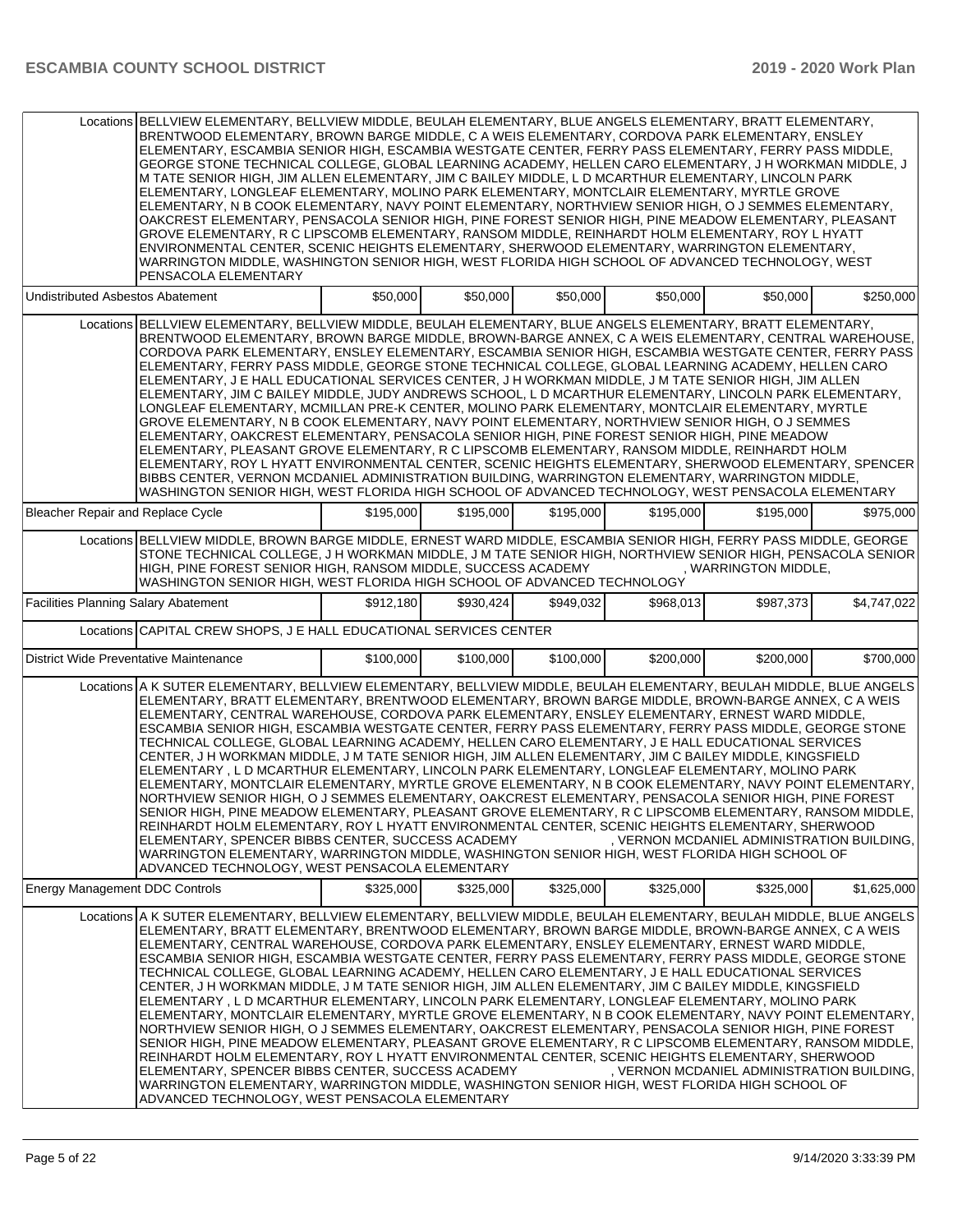| Undistributed Sitework |                                                                                                                                                                                                                                                                                                                                                                                                                                                                                                                                                                                                                                                                                                                                                                                                                                                                                                                                                                                                                                                                                                                                                                                                          | \$390,000   | \$390,000    | \$390,000   | \$500,000   | \$500,000   | \$2,170,000  |  |  |
|------------------------|----------------------------------------------------------------------------------------------------------------------------------------------------------------------------------------------------------------------------------------------------------------------------------------------------------------------------------------------------------------------------------------------------------------------------------------------------------------------------------------------------------------------------------------------------------------------------------------------------------------------------------------------------------------------------------------------------------------------------------------------------------------------------------------------------------------------------------------------------------------------------------------------------------------------------------------------------------------------------------------------------------------------------------------------------------------------------------------------------------------------------------------------------------------------------------------------------------|-------------|--------------|-------------|-------------|-------------|--------------|--|--|
|                        | Locations A K SUTER ELEMENTARY, BELLVIEW ELEMENTARY, BELLVIEW MIDDLE, BEULAH ELEMENTARY, BEULAH MIDDLE, BLUE ANGELS<br>ELEMENTARY, BRATT ELEMENTARY, BRENTWOOD ELEMENTARY, BROWN BARGE MIDDLE, C A WEIS ELEMENTARY, CORDOVA<br>PARK ELEMENTARY, ENSLEY ELEMENTARY, ERNEST WARD MIDDLE, ESCAMBIA SENIOR HIGH, ESCAMBIA WESTGATE CENTER,<br>FERRY PASS ELEMENTARY, FERRY PASS MIDDLE, GEORGE STONE TECHNICAL COLLEGE, GLOBAL LEARNING ACADEMY,<br>HELLEN CARO ELEMENTARY, J H WORKMAN MIDDLE, J M TATE SENIOR HIGH, JIM ALLEN ELEMENTARY, JIM C BAILEY MIDDLE,<br>L D MCARTHUR ELEMENTARY, LINCOLN PARK ELEMENTARY, LONGLEAF ELEMENTARY, MCMILLAN PRE-K CENTER, MOLINO<br>PARK ELEMENTARY, MONTCLAIR ELEMENTARY, MYRTLE GROVE ELEMENTARY, N B COOK ELEMENTARY, NAVY POINT<br>ELEMENTARY, NORTHVIEW SENIOR HIGH, O J SEMMES ELEMENTARY, OAKCREST ELEMENTARY, PENSACOLA SENIOR HIGH,<br>PINE FOREST SENIOR HIGH, PINE MEADOW ELEMENTARY, PLEASANT GROVE ELEMENTARY, R C LIPSCOMB ELEMENTARY,<br>RANSOM MIDDLE. REINHARDT HOLM ELEMENTARY. ROY L HYATT ENVIRONMENTAL CENTER. SCENIC HEIGHTS ELEMENTARY.<br>WASHINGTON SENIOR HIGH, WEST FLORIDA HIGH SCHOOL OF ADVANCED TECHNOLOGY, WEST PENSACOLA ELEMENTARY |             |              |             |             |             |              |  |  |
| Ancillary Facilities   |                                                                                                                                                                                                                                                                                                                                                                                                                                                                                                                                                                                                                                                                                                                                                                                                                                                                                                                                                                                                                                                                                                                                                                                                          | \$01        | \$01         | \$800,000   | \$800,000   | \$800,000   | \$2,400,000  |  |  |
|                        | Locations BROWN-BARGE ANNEX, CENTRAL WAREHOUSE, J E HALL EDUCATIONAL SERVICES CENTER, MUSCOGEE ROAD BUS DEPOT,<br>SPENCER BIBBS CENTER, VERNON MCDANIEL ADMINISTRATION BUILDING                                                                                                                                                                                                                                                                                                                                                                                                                                                                                                                                                                                                                                                                                                                                                                                                                                                                                                                                                                                                                          |             |              |             |             |             |              |  |  |
|                        | Total:                                                                                                                                                                                                                                                                                                                                                                                                                                                                                                                                                                                                                                                                                                                                                                                                                                                                                                                                                                                                                                                                                                                                                                                                   | \$3,236,900 | \$3,505,144] | \$4,323,752 | \$5,102,733 | \$5,122,093 | \$21,290,622 |  |  |

### **Local 1.50 Mill Expenditure For Maintenance, Repair and Renovation**

Anticipated expenditures expected from local funding sources over the years covered by the current work plan.

| Item                                                         | 2019 - 2020<br><b>Actual Budget</b> | 2020 - 2021<br>Projected | 2021 - 2022<br>Projected | 2022 - 2023<br>Projected | 2023 - 2024<br>Projected | <b>Total</b>  |
|--------------------------------------------------------------|-------------------------------------|--------------------------|--------------------------|--------------------------|--------------------------|---------------|
| Remaining Maint and Repair from 1.5 Mills                    | \$3,236,900                         | \$3,505,144              | \$4,323,752              | \$5,102,733              | \$5,122,093              | \$21,290,622  |
| Maintenance/Repair Salaries                                  | \$0                                 | \$0                      | \$0                      | \$0                      | \$0                      | \$0           |
| <b>School Bus Purchases</b>                                  | \$3,414,275                         | \$4,200,000              | \$4,200,000              | \$4,200,000              | \$4,200,000              | \$20,214,275  |
| <b>Other Vehicle Purchases</b>                               | \$352,128                           | \$500,000                | \$500,000                | \$500,000                | \$500,000                | \$2,352,128   |
| <b>Capital Outlay Equipment</b>                              | \$6,606,554                         | \$6,264,582              | \$6,672,246              | \$7,908,271              | \$8,345,158              | \$35,796,811  |
| Rent/Lease Payments                                          | \$0                                 | \$0                      | \$0                      | \$0                      | \$0                      | \$0           |
| <b>COP Debt Service</b>                                      | \$4,837,000                         | \$4,838,000              | \$4,832,875              | \$5,060,278              | \$5,837,000              | \$25,405,153  |
| Rent/Lease Relocatables                                      | \$0                                 | \$0                      | \$0                      | \$0                      | \$0                      | \$0           |
| <b>Environmental Problems</b>                                | \$0                                 | \$0                      | \$0                      | \$0                      | \$0                      | \$0           |
| s.1011.14 Debt Service                                       | \$0                                 | \$0                      | \$0                      | \$0                      | \$0                      | \$0           |
| <b>Special Facilities Construction Account</b>               | \$0                                 | \$0                      | \$0                      | \$0                      | \$0                      | \$0           |
| Premiums for Property Casualty Insurance - 1011.71<br>(4a,b) | \$0                                 | \$0                      | \$0                      | \$0                      | \$0                      | \$0           |
| Qualified School Construction Bonds (QSCB)                   | \$0                                 | \$0                      | \$0                      | \$0                      | \$0                      | \$0           |
| Qualified Zone Academy Bonds (QZAB)                          | \$0                                 | \$0                      | \$0                      | \$0                      | \$0                      | \$0           |
| Software                                                     | \$300,000                           | \$300,000                | \$300,000                | \$300,000                | \$300,000                | \$1,500,000   |
| <b>Maintenance Transfer</b>                                  | \$4,700,000                         | \$4,700,000              | \$4,700,000              | \$5,000,000              | \$5,000,000              | \$24,100,000  |
| <b>Property Insurance</b>                                    | \$3,093,310                         | \$3,093,310              | \$3,093,310              | \$3,093,310              | \$3,093,310              | \$15,466,550  |
| <b>Local Expenditure Totals:</b>                             | \$26,540,167                        | \$27,401,036             | \$28,622,183             | \$31,164,592             | \$32,397,561             | \$146,125,539 |

# **Revenue**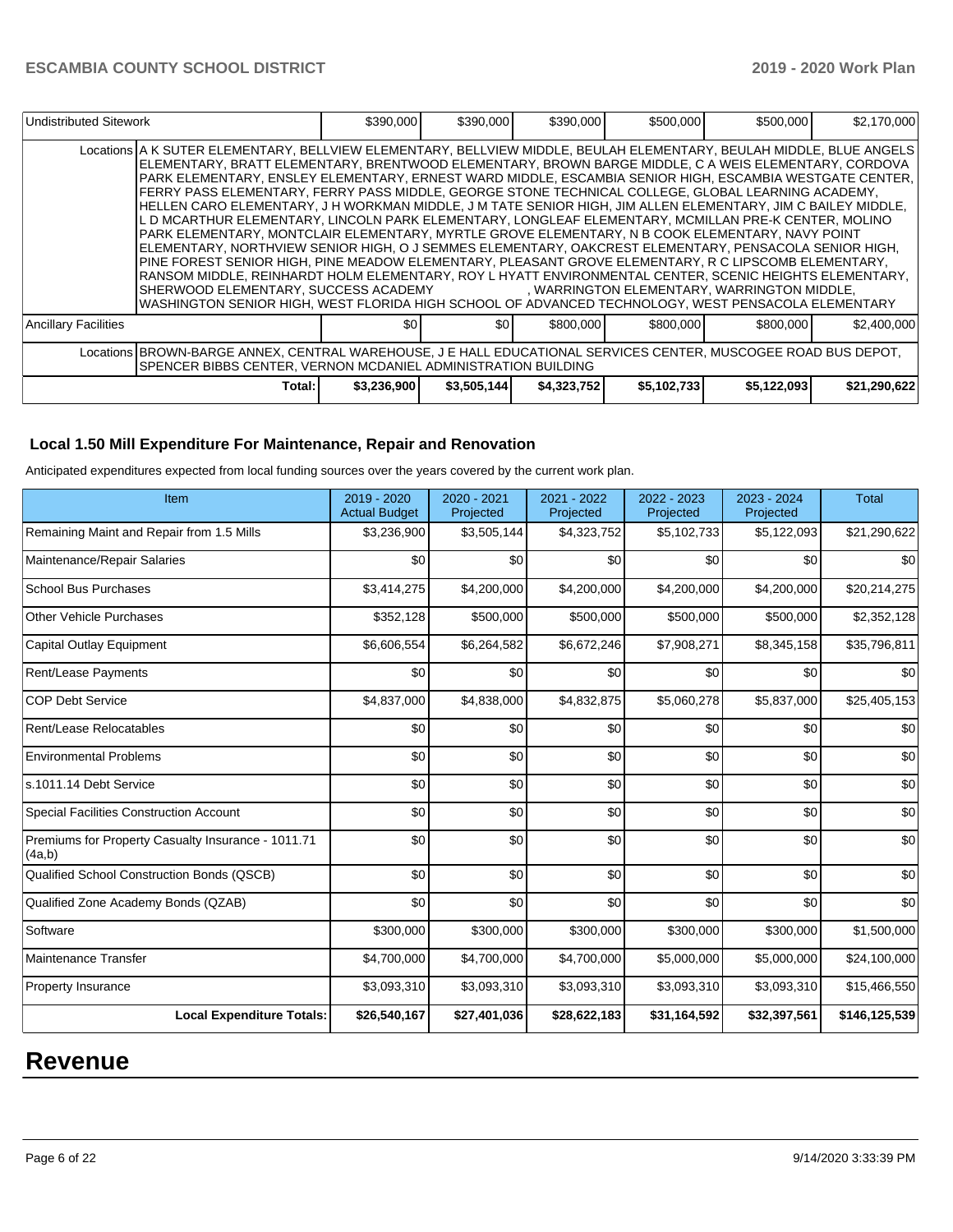### **1.50 Mill Revenue Source**

Schedule of Estimated Capital Outlay Revenue from each currently approved source which is estimated to be available for expenditures on the projects included in the tentative district facilities work program. All amounts are NET after considering carryover balances, interest earned, new COP's, 1011.14 and 1011.15 loans, etc. Districts cannot use 1.5-Mill funds for salaries except for those explicitly associated with maintenance/repair projects. (1011.71 (5), F.S.)

| <b>Item</b>                                                                         | Fund | 2019 - 2020<br><b>Actual Value</b> | $2020 - 2021$<br>Projected | 2021 - 2022<br>Projected | $2022 - 2023$<br>Projected | $2023 - 2024$<br>Projected | <b>Total</b>      |
|-------------------------------------------------------------------------------------|------|------------------------------------|----------------------------|--------------------------|----------------------------|----------------------------|-------------------|
| $(1)$ Non-exempt property<br>lassessed valuation                                    |      | \$20,463,365,354                   | \$21,663,365,354           | \$22,863,365,354         | \$24,063,365,354           | \$25,263,365,354           | \$114,316,826,770 |
| (2) The Millage projected for<br>discretionary capital outlay per<br>ls.1011.71     |      | 1.35                               | 1.50                       | 1.50                     | 1.50                       | 1.50                       |                   |
| $(3)$ Full value of the 1.50-Mill<br>discretionary capital outlay per<br>ls.1011.71 |      | \$34,378,454                       | \$36,394,454               | \$38,410,454             | \$40,426,454               | \$42,442,454               | \$192,052,270     |
| $(4)$ Value of the portion of the 1.50<br>-Mill ACTUALLY levied                     | 370  | \$26,540,166                       | \$31,195,246               | \$32,923,246             | \$34,651,246               | \$36,379,246               | \$161,689,150     |
| $(5)$ Difference of lines $(3)$ and $(4)$                                           |      | \$7,838,288                        | \$5,199,208                | \$5,487,208              | \$5,775,208                | \$6,063,208                | \$30,363,120      |

### **PECO Revenue Source**

The figure in the row designated "PECO Maintenance" will be subtracted from funds available for new construction because PECO maintenance dollars cannot be used for new construction.

| <b>Item</b>                          | Fund | 2019 - 2020<br><b>Actual Budget</b> | 2020 - 2021<br>Projected | 2021 - 2022<br>Projected | 2022 - 2023<br>Projected | 2023 - 2024<br>Projected | <b>Total</b> |
|--------------------------------------|------|-------------------------------------|--------------------------|--------------------------|--------------------------|--------------------------|--------------|
| <b>IPECO New Construction</b>        | 340  | \$0                                 | \$0                      | \$0                      | \$0                      | \$0                      | \$0          |
| <b>PECO Maintenance Expenditures</b> |      | \$0                                 | \$0                      | \$0                      | \$0                      | \$0 <sub>1</sub>         | \$0          |
|                                      |      | \$0                                 | \$0                      | \$0                      | \$0                      | \$0                      | \$0          |

### **CO & DS Revenue Source**

Revenue from Capital Outlay and Debt Service funds.

| Item                                     | Fund  | $2019 - 2020$<br><b>Actual Budget</b> | 2020 - 2021<br>Projected | 2021 - 2022<br>Projected | $2022 - 2023$<br>Projected | $2023 - 2024$<br>Projected | Total       |
|------------------------------------------|-------|---------------------------------------|--------------------------|--------------------------|----------------------------|----------------------------|-------------|
| CO & DS Cash Flow-through<br>Distributed | 360 l | \$1,384,598                           | \$1,384,598              | \$1,384,598              | \$1,384,598                | \$1,384,598                | \$6,922,990 |
| ICO & DS Interest on<br>Undistributed CO | 360 l | \$28,373                              | \$28,373                 | \$28,373                 | \$28,373                   | \$28,373                   | \$141,865   |
|                                          |       | \$1,412,971                           | \$1,412,971              | \$1,412,971              | \$1,412,971                | \$1,412,971                | \$7,064,855 |

### **Fair Share Revenue Source**

All legally binding commitments for proportionate fair-share mitigation for impacts on public school facilities must be included in the 5-year district work program.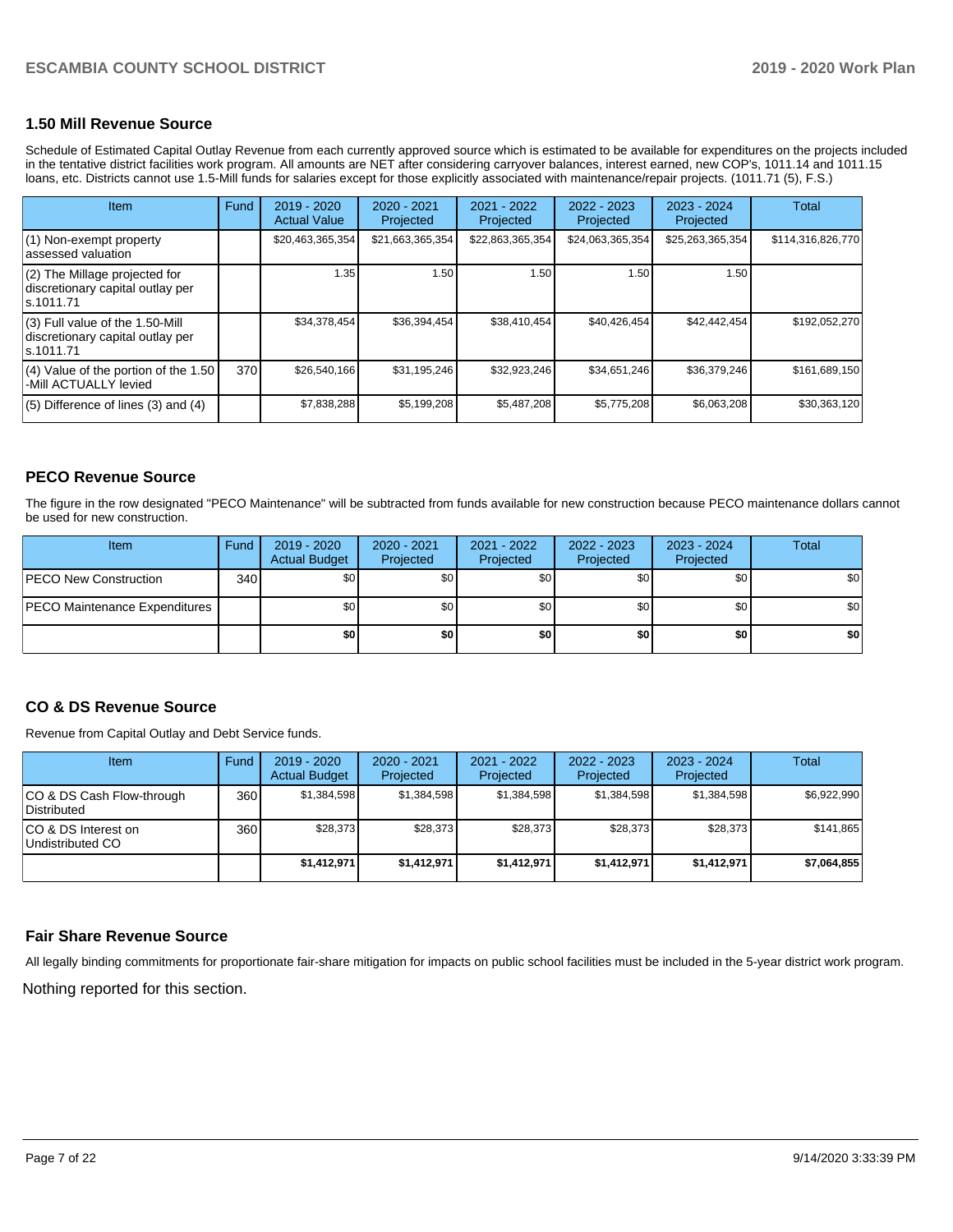## **Sales Surtax Referendum**

Specific information about any referendum for a 1-cent or ½-cent surtax referendum during the previous year.

**Did the school district hold a surtax referendum during the past fiscal year 2018 - 2019?**

## No

## **Additional Revenue Source**

Any additional revenue sources

| <b>Item</b>                                                                                                               | 2019 - 2020<br><b>Actual Value</b> | 2020 - 2021<br>Projected | 2021 - 2022<br>Projected | 2022 - 2023<br>Projected | 2023 - 2024<br>Projected | <b>Total</b>  |
|---------------------------------------------------------------------------------------------------------------------------|------------------------------------|--------------------------|--------------------------|--------------------------|--------------------------|---------------|
| Interest, Including Profit On Investment                                                                                  | \$0                                | \$0                      | \$0                      | \$0                      | \$0                      | \$0           |
| Revenue from Bonds pledging proceeds<br>from 1 cent or 1/2 cent Sales Surtax                                              | \$0                                | \$0                      | \$0                      | \$0                      | \$0                      | \$0           |
| <b>Total Fund Balance Carried Forward</b>                                                                                 | \$85,126,669                       | \$0                      | \$0                      | \$0                      | \$0                      | \$85,126,669  |
| General Capital Outlay Obligated Fund<br><b>Balance Carried Forward From Total</b><br><b>Fund Balance Carried Forward</b> | \$0                                | \$0                      | \$0                      | \$0                      | \$0                      | \$0           |
| <b>Special Facilities Construction Account</b>                                                                            | \$0                                | \$0                      | \$0                      | \$0                      | \$0                      | \$0           |
| One Cent - 1/2 Cent Sales Surtax Debt<br>Service From Total Fund Balance Carried<br>Forward                               | \$0                                | \$0                      | \$0                      | \$0                      | \$0                      | \$0           |
| Capital Outlay Projects Funds Balance<br>Carried Forward From Total Fund<br><b>Balance Carried Forward</b>                | \$0                                | \$0                      | \$0                      | \$0                      | \$0                      | \$0           |
| Proceeds from a s.1011.14/15 F.S. Loans                                                                                   | \$0                                | \$0                      | \$0                      | \$0                      | \$0                      | \$0           |
| District Bonds - Voted local bond<br>referendum proceeds per s.9, Art VII<br><b>State Constitution</b>                    | \$0                                | \$0                      | \$0                      | \$0                      | \$0                      | \$0           |
| Proceeds from Special Act Bonds                                                                                           | \$0                                | \$0                      | \$0                      | \$0                      | \$0                      | \$0           |
| Estimated Revenue from CO & DS Bond<br>Sale                                                                               | \$0                                | \$0                      | \$0                      | \$0                      | \$0                      | \$0           |
| Proceeds from Voted Capital<br>Improvements millage                                                                       | \$0                                | \$0                      | \$0                      | \$0                      | \$0                      | \$0           |
| Other Revenue for Other Capital Projects                                                                                  | \$0                                | \$0                      | \$0                      | \$0                      | \$0                      | \$0           |
| Proceeds from 1/2 cent sales surtax<br>authorized by school board                                                         | \$25,000,000                       | \$25,000,000             | \$25,000,000             | \$25,000,000             | \$25,000,000             | \$125,000,000 |
| Proceeds from local governmental<br>infrastructure sales surtax                                                           | \$0                                | \$0                      | \$0                      | \$0                      | \$0                      | \$0           |
| Proceeds from Certificates of<br>Participation (COP's) Sale                                                               | \$0                                | \$0                      | \$0                      | \$0                      | \$0                      | \$0           |
| Classrooms First Bond proceeds amount<br>authorized in FY 1997-98                                                         | \$0                                | \$0                      | \$0                      | \$0                      | \$0                      | \$0           |
| <b>Classrooms for Kids</b>                                                                                                | \$0                                | \$0                      | \$0                      | \$0                      | \$0                      | \$0           |
| <b>District Equity Recognition</b>                                                                                        | \$0                                | \$0                      | \$0                      | \$0                      | \$0                      | \$0           |
| <b>Federal Grants</b>                                                                                                     | \$0                                | \$0                      | \$0                      | \$0                      | \$0                      | \$0           |
| Proportionate share mitigation (actual<br>cash revenue only, not in kind donations)                                       | \$0                                | \$0                      | \$0                      | \$0                      | \$0                      | \$0           |
| Impact fees received                                                                                                      | \$0                                | \$0                      | \$0                      | \$0                      | \$0                      | \$0           |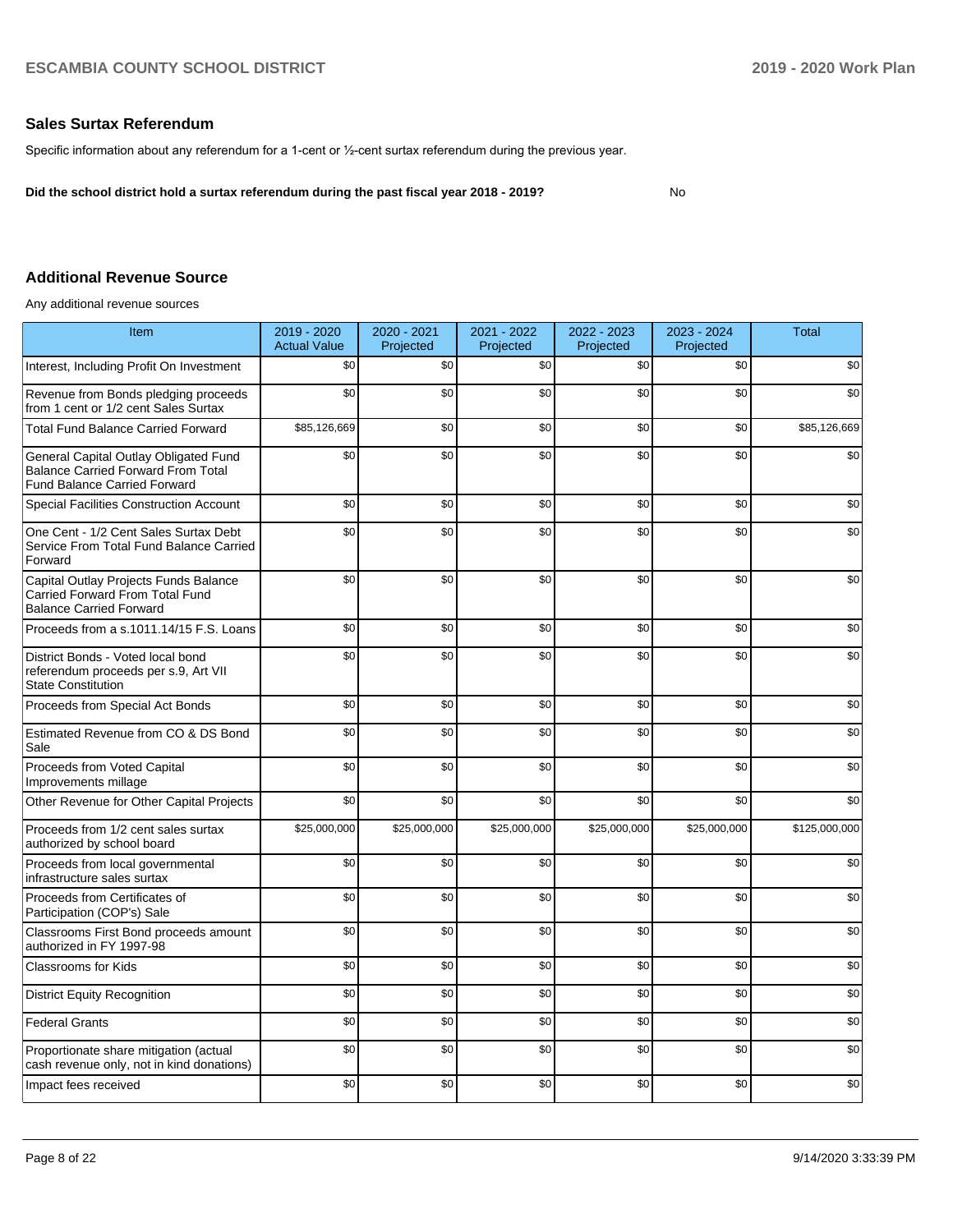| Private donations                                                 | SO I          | \$٥          | \$0          | \$0          | \$0          | \$0           |
|-------------------------------------------------------------------|---------------|--------------|--------------|--------------|--------------|---------------|
| Grants from local governments or not-for-<br>profit organizations | SO I          | \$٥Ι         | \$0          | \$0          | \$0          | \$0           |
| Subtotal                                                          | \$110,126,669 | \$25,000,000 | \$25,000,000 | \$25,000,000 | \$25,000,000 | \$210,126,669 |

# **Total Revenue Summary**

| <b>Item Name</b>                                            | $2019 - 2020$<br><b>Budget</b> | $2020 - 2021$<br>Projected | 2021 - 2022<br>Projected | $2022 - 2023$<br>Projected | $2023 - 2024$<br>Projected | <b>Five Year Total</b> |
|-------------------------------------------------------------|--------------------------------|----------------------------|--------------------------|----------------------------|----------------------------|------------------------|
| Local 1.5 Mill Discretionary Capital Outlay<br> Revenue     | \$26,540,166                   | \$31,195,246               | \$32,923,246             | \$34,651,246               | \$36,379,246               | \$161,689,150          |
| IPECO and 1.5 Mill Maint and Other 1.5<br>Mill Expenditures | (\$26,540,167)                 | (\$27,401,036)             | (\$28,622,183)           | (S31, 164, 592)            | (\$32,397,561)             | (\$146, 125, 539)      |
| <b>PECO Maintenance Revenue</b>                             | \$0                            | \$0 <sub>1</sub>           | \$0                      | \$0                        | \$0                        | \$0                    |
| Available 1.50 Mill for New<br><b>Construction</b>          | ( \$1)                         | \$3.794.210                | \$4,301,063              | \$3.486.654                | \$3,981,685                | \$15,563,611           |

| <b>Item Name</b>                      | $2019 - 2020$<br><b>Budget</b> | $2020 - 2021$<br>Projected | 2021 - 2022<br>Projected | $2022 - 2023$<br>Projected | $2023 - 2024$<br>Projected | <b>Five Year Total</b> |
|---------------------------------------|--------------------------------|----------------------------|--------------------------|----------------------------|----------------------------|------------------------|
| ICO & DS Revenue                      | \$1,412,971                    | \$1,412,971                | \$1,412,971              | \$1,412,971                | \$1,412,971                | \$7,064,855            |
| <b>IPECO New Construction Revenue</b> | \$0                            | \$0                        | \$0                      | \$0                        | \$0                        | \$0                    |
| Other/Additional Revenue              | \$110,126,669                  | \$25,000,000               | \$25,000,000             | \$25,000,000               | \$25,000,000               | \$210,126,669          |
| <b>Total Additional Revenuel</b>      | \$111,539,640                  | \$26,412,971               | \$26,412,971             | \$26,412,971               | \$26,412,971               | \$217,191,524          |
| Total Available Revenue               | \$111,539,639                  | \$30,207,181               | \$30,714,034             | \$29,899,625               | \$30,394,656               | \$232,755,135          |

# **Project Schedules**

## **Capacity Project Schedules**

A schedule of capital outlay projects necessary to ensure the availability of satisfactory classrooms for the projected student enrollment in K-12 programs.

| <b>Project Description</b>                                           | Location                  |                          | $2019 - 2020$ | $2020 - 2021$ | 2021 - 2022 | $2022 - 2023$ | 2023 - 2024 | <b>Total</b>     | Funded |
|----------------------------------------------------------------------|---------------------------|--------------------------|---------------|---------------|-------------|---------------|-------------|------------------|--------|
| PLEASANT GROVE<br><b>ELEMENTARY</b><br>(NEW WESTSIDE K-<br>5 SCHOOL) | Location not<br>specified | Planned<br>Cost:         | \$0           | \$5,000,000   | \$5,000,000 | \$5,000,000   | \$5,000,000 | \$20,000,000 Yes |        |
|                                                                      |                           | <b>Student Stations:</b> |               | 800           |             |               |             | 800              |        |
|                                                                      |                           | Total Classrooms:        |               |               |             |               |             |                  |        |
|                                                                      |                           | Gross Sq Ft:             |               | 135,000       |             |               |             | 135,000          |        |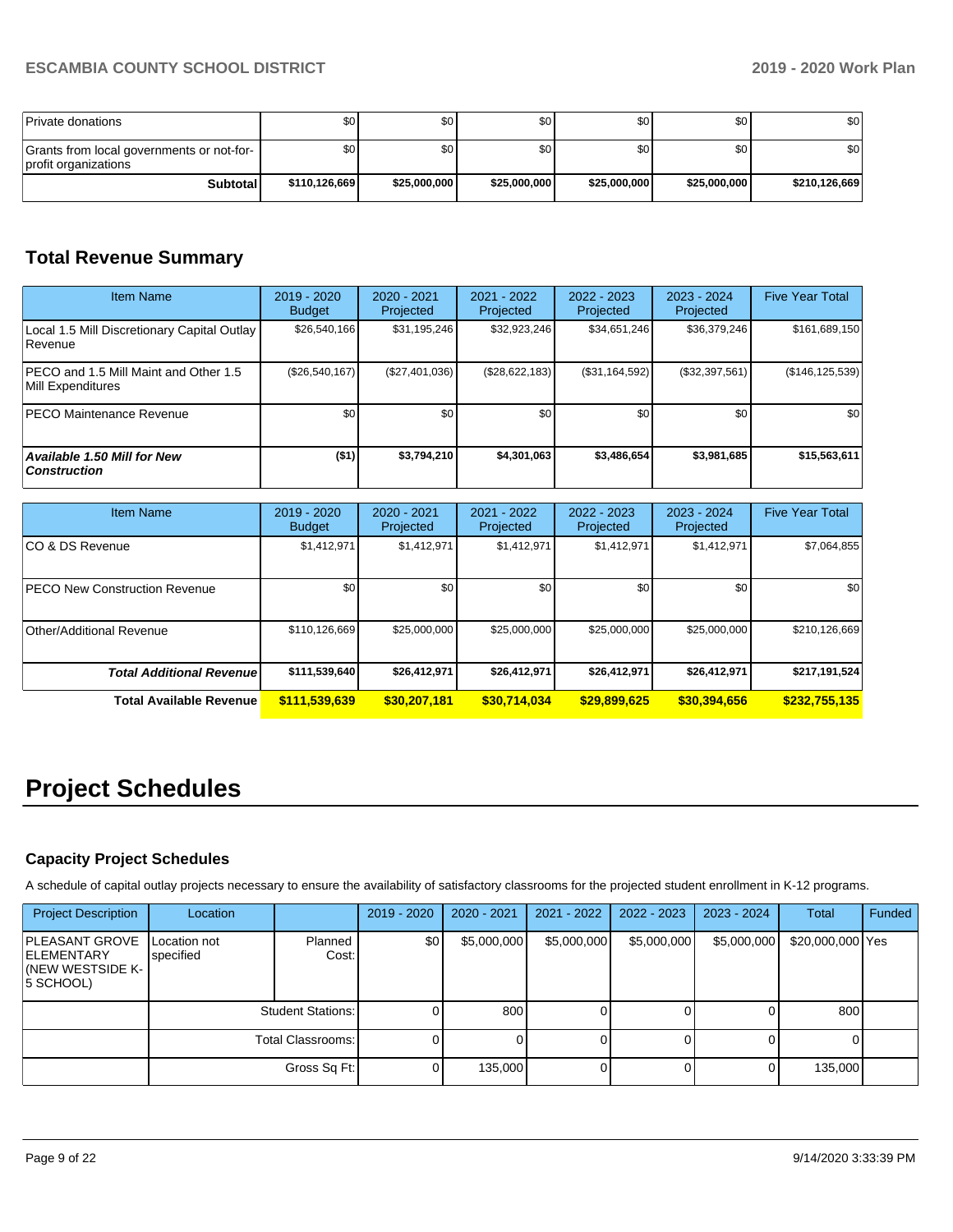| <b>Planned Cost:</b>     | \$0 I | \$5,000,000 | \$5,000,000 | \$5,000,000 | \$5,000,000 | \$20,000,000 |
|--------------------------|-------|-------------|-------------|-------------|-------------|--------------|
| <b>Student Stations:</b> |       | 800         |             |             |             | 800          |
| <b>Total Classrooms:</b> |       |             |             |             |             | 01           |
| Gross Sq Ft:             |       | 135,000     | U           |             |             | 135,000      |

## **Other Project Schedules**

| Major renovations, remodeling, and additions of capital outlay projects that do not add capacity to schools.<br>Major Project Description |                                |                      |             |             | 2022 - 2023 | 2023 - 2024 | <b>Total</b>     | <b>Funded</b> |
|-------------------------------------------------------------------------------------------------------------------------------------------|--------------------------------|----------------------|-------------|-------------|-------------|-------------|------------------|---------------|
|                                                                                                                                           |                                | <b>Actual Budget</b> | Projected   | Projected   | Projected   | Projected   |                  |               |
| 1.5 Mill Carryover                                                                                                                        | Location not specified         | \$10.831.224         | \$0         | \$0         | \$0         | \$0         | \$10,831,224     | Yes           |
| Half Cent Sales Tax Carryover                                                                                                             | Location not specified         | \$56,713,431         | \$0         | \$0         | \$0         | \$0         | \$56,713,431 Yes |               |
| <b>District Wide General</b><br>Renovations                                                                                               | Location not specified         | \$1,447,872          | \$1,000,000 | \$1,000,000 | \$1.000.000 | \$1,000,000 | \$5,447,872 Yes  |               |
| CO & DS Flow Through<br>Carryover                                                                                                         | Location not specified         | \$5,015,190          | \$0         | \$0         | \$0         | \$0         | \$5,015,190 Yes  |               |
| Facilities Systems - Roofing                                                                                                              | Location not specified         | \$1,800,000          | \$1,800,000 | \$1,800,000 | \$1,800,000 | \$1,800,000 | \$9,000,000 Yes  |               |
| <b>Facilities Systems - Mechanical</b><br>Life Safety                                                                                     | Location not specified         | \$3,000,000          | \$2,000,000 | \$2,000,000 | \$2,000,000 | \$2,000,000 | \$11,000,000 Yes |               |
| <b>Correct Deficiencies Related to</b><br>Safety to Life, Health &<br>Sanitation                                                          | Location not specified         | \$84,598             | \$67,381    | \$94,784    | \$100,000   | \$100,000   | \$446,763 Yes    |               |
| <b>District Wide Campus Security</b><br>Systems                                                                                           | Location not specified         | \$500,000            | \$250,000   | \$250,000   | \$250,000   | \$250,000   | \$1,500,000 Yes  |               |
| Additional or Replacement<br><b>Equipment for Existing</b><br><b>Buildings</b>                                                            | Location not specified         | \$50,000             | \$50,000    | \$50,000    | \$50,000    | \$50,000    | \$250,000 Yes    |               |
| <b>District Wide Sitework</b>                                                                                                             | Location not specified         | \$1,000,000          | \$500,000   | \$500,000   | \$500,000   | \$500,000   | \$3,000,000 Yes  |               |
| <b>District Wide ADA</b><br>Accommodations                                                                                                | Location not specified         | \$50,000             | \$50,000    | \$50,000    | \$50,000    | \$50,000    | \$250,000 Yes    |               |
| Debt Service - Sales Tax<br>Revenue Bond                                                                                                  | Location not specified         | \$5,780,500          | \$5,789,800 | \$5,769,250 | \$5,749,625 | \$5,744,656 | \$28,833,831 Yes |               |
| Necessary Modifications for the<br>Physically Disabled in Existing<br><b>Buildings</b>                                                    | Location not specified         | \$50,000             | \$50,000    | \$50,000    | \$50,000    | \$50,000    | \$250,000 Yes    |               |
| District Wide Capital Outlay<br><b>Budget Requests</b>                                                                                    | Location not specified         | \$2,000,000          | \$2,000,000 | \$2,000,000 | \$2,800,000 | \$3,000,000 | \$11,800,000 Yes |               |
| District Wide Athletic/P.E.<br><b>Facility Improvements</b>                                                                               | Location not specified         | \$1,000,000          | \$500,000   | \$500,000   | \$500,000   | \$500,000   | \$3,000,000 Yes  |               |
| District Wide Paved Auto<br>Parking Areas                                                                                                 | Location not specified         | \$100,000            | \$100,000   | \$100,000   | \$100,000   | \$100,000   | \$500,000 Yes    |               |
| <b>Retrofit Existing Schools for</b><br>Technology                                                                                        | Location not specified         | \$150,000            | \$150,000   | \$150,000   | \$150,000   | \$150,000   | \$750,000 Yes    |               |
| <b>Agriculture Building</b>                                                                                                               | J M TATE SENIOR HIGH           | \$0                  | \$2,000,000 | \$0         | \$0         | \$0         | \$2,000,000 Yes  |               |
| Cafeteria & Classroom Retrofit                                                                                                            | <b>BEULAH ELEMENTARY</b>       | \$3,000,000          | \$0         | \$0         | \$0         | \$0         | \$3,000,000 Yes  |               |
| Auditorium                                                                                                                                | <b>ESCAMBIA SENIOR</b><br>HIGH | \$0                  | \$2,200,000 | \$2,200,000 | \$0         | \$0         | \$4,400,000 Yes  |               |
| Auditorium                                                                                                                                | PINE FOREST SENIOR<br>HIGH     | \$0                  | \$2,200,000 | \$2,200,000 | \$0         | \$0         | \$4,400,000 Yes  |               |
| Auditorium                                                                                                                                | J M TATE SENIOR HIGH           | \$0                  | \$2,200,000 | \$2,200,000 | \$0         | \$0         | \$4,400,000 Yes  |               |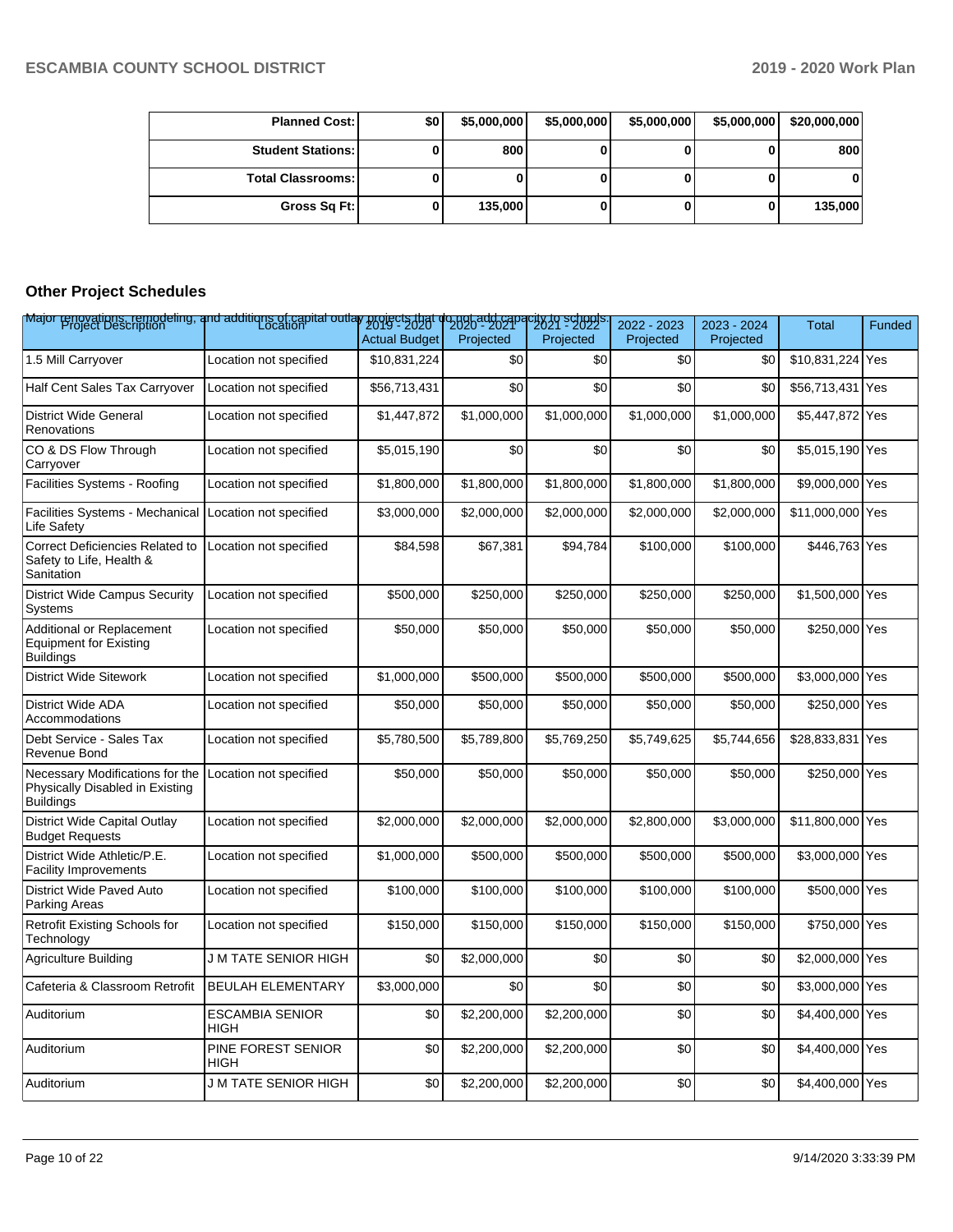| <b>LCIF Carryover</b>                                        | Location not specified                   | \$3,540,368   | \$0          | \$0          | \$0          | \$0         | \$3,540,368 Yes            |  |
|--------------------------------------------------------------|------------------------------------------|---------------|--------------|--------------|--------------|-------------|----------------------------|--|
| Classroom Additions - Portable<br><b>Classroom Reduction</b> | Location not specified                   | \$0           | \$0          | \$2,000,000  | \$4,700,000  | \$5,500,000 | \$12,200,000 Yes           |  |
| Half Cent Sales Tax Revenue<br><b>Bonds Fund Carryover</b>   | Location not specified                   | \$9,026,456   | \$0          | \$0          | \$0          | \$0         | \$9,026,456 Yes            |  |
| Middle & High School Track<br>Resurfacing                    | Location not specified                   | \$0           | \$0          | \$0          | \$450,000    | \$450,000   | \$900,000 Yes              |  |
| Building 1 Replacement                                       | <b>MYRTLE GROVE</b><br><b>ELEMENTARY</b> | \$0           | \$0          | \$0          | \$4,000,000  | \$4,000,000 | \$8,000,000 Yes            |  |
| <b>Exterior Wall Repair</b>                                  | N B COOK<br><b>ELEMENTARY</b>            | \$250,000     | \$0          | \$0          | \$0          | \$0         | \$250,000 Yes              |  |
| <b>Covered Play Building</b>                                 | <b>BEULAH ELEMENTARY</b>                 | \$1,500,000   | \$0          | \$0          | \$0          | \$0         | \$1,500,000 Yes            |  |
| District Wide Window<br>Replacement                          | Location not specified                   | \$1,500,000   | \$200,000    | \$450,000    | \$500,000    | \$0         | \$2,650,000 Yes            |  |
| <b>Covered Play Building</b>                                 | LONGLEAF<br><b>ELEMENTARY</b>            | \$1,500,000   | \$0          | \$0          | \$0          | \$0         | \$1,500,000 Yes            |  |
| <b>Covered Play Building</b>                                 | PINE MEADOW<br><b>ELEMENTARY</b>         | \$1,500,000   | \$0          | \$0          | \$0          | \$0         | \$1,500,000 Yes            |  |
| <b>Covered Play Building</b>                                 | <b>BRATT ELEMENTARY</b>                  | \$0           | \$1,000,000  | \$0          | \$0          | \$0         | \$1,000,000 Yes            |  |
| <b>Covered Play Building</b>                                 | <b>MYRTLE GROVE</b><br><b>ELEMENTARY</b> | \$0           | \$1,000,000  | \$0          | \$0          | \$0         | \$1,000,000 Yes            |  |
| Covered Play Building                                        | <b>FERRY PASS</b><br><b>ELEMENTARY</b>   | \$0           | \$0          | \$1,000,000  | \$0          | \$0         | \$1,000,000 Yes            |  |
| <b>Covered Play Building</b>                                 | <b>WARRINGTON</b><br><b>ELEMENTARY</b>   | \$0           | \$0          | \$1,250,000  | \$0          | \$0         | \$1,250,000 Yes            |  |
| Sanitation Facilities to Serve<br>Students, Staff, & Public  | Location not specified                   | \$150,000     | \$100,000    | \$100,000    | \$150,000    | \$150,000   | \$650,000 Yes              |  |
|                                                              |                                          | \$111,539,639 | \$25,207,181 | \$25,714,034 | \$24,899,625 |             | \$25,394,656 \$212,755,135 |  |

## **Additional Project Schedules**

Any projects that are not identified in the last approved educational plant survey.

Nothing reported for this section.

### **Non Funded Growth Management Project Schedules**

Schedule indicating which projects, due to planned development, that CANNOT be funded from current revenues projected over the next five years.

Nothing reported for this section.

# **Tracking**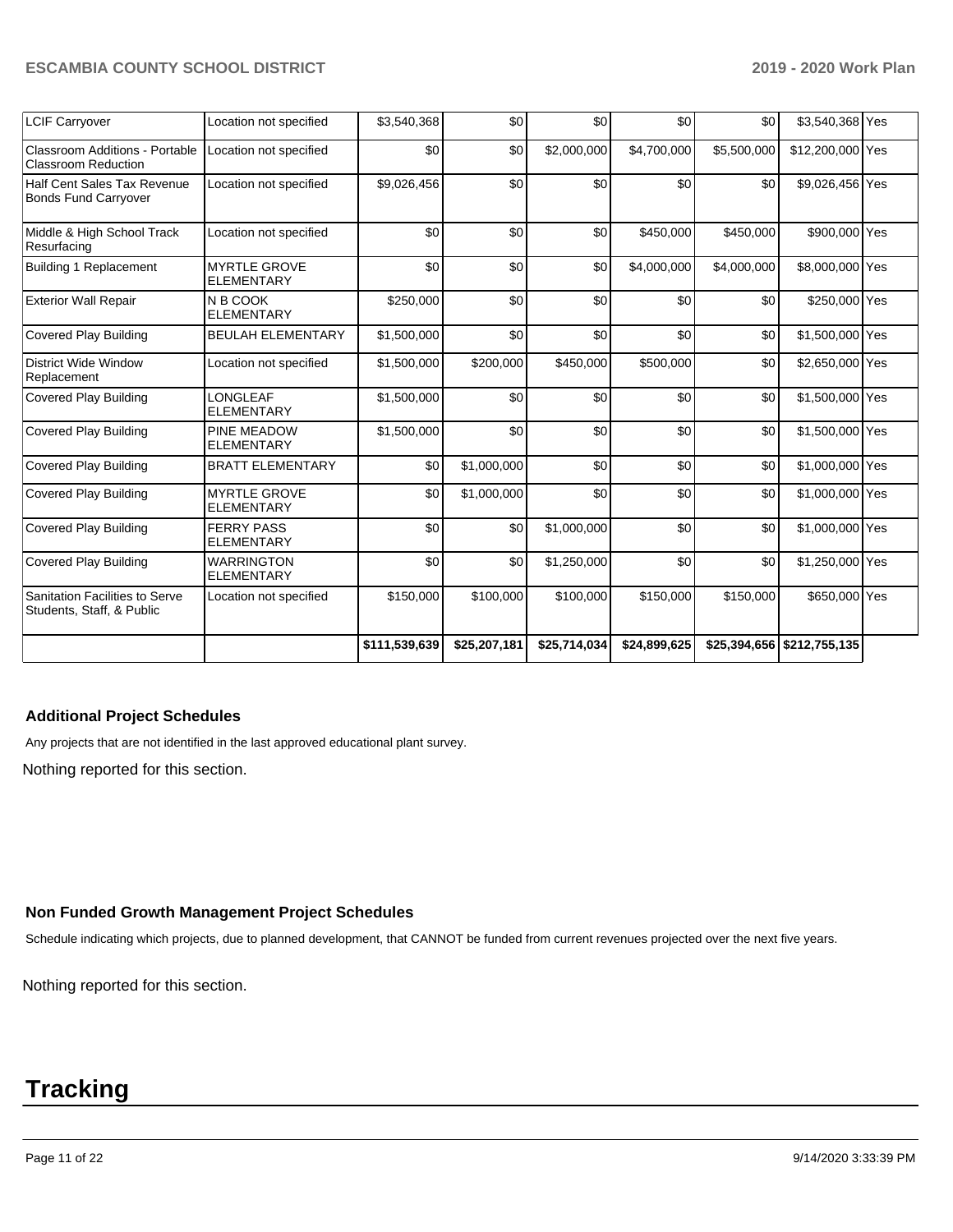# **Capacity Tracking**

| Location                                           | $2019 -$<br>2020 Satis.<br>Stu. Sta. | Actual<br>$2019 -$<br><b>2020 FISH</b><br>Capacity | Actual<br>$2018 -$<br>2019<br><b>COFTE</b> | # Class<br><b>Rooms</b> | Actual<br>Average<br>$2019 -$<br>2020 Class<br><b>Size</b> | Actual<br>$2019 -$<br>2020<br><b>Utilization</b> | <b>New</b><br>Stu.<br>Capacity | <b>New</b><br>Rooms to<br>be<br>Added/Re<br>moved | Projected<br>$2023 -$<br>2024<br><b>COFTE</b> | Projected<br>$2023 -$<br>2024<br><b>Utilization</b> | Projected<br>$2023 -$<br>2024 Class<br><b>Size</b> |
|----------------------------------------------------|--------------------------------------|----------------------------------------------------|--------------------------------------------|-------------------------|------------------------------------------------------------|--------------------------------------------------|--------------------------------|---------------------------------------------------|-----------------------------------------------|-----------------------------------------------------|----------------------------------------------------|
| <b>MOLINO PARK</b><br><b>ELEMENTARY</b>            | 756                                  | 756                                                | 458                                        | 36                      | 13                                                         | 61.00%                                           | $\Omega$                       | $\Omega$                                          | 418                                           | 55.00 %                                             | 12                                                 |
| <b>GLOBAL LEARNING</b><br><b>ACADEMY</b>           | 836                                  | 836                                                | 580                                        | 45                      | 13                                                         | 69.00 %                                          | $\Omega$                       | $\Omega$                                          | 730                                           | 87.00 %                                             | 16                                                 |
| <b>BEULAH MIDDLE</b>                               | 1,618                                | $\overline{0}$                                     | 825                                        | 71                      | 12                                                         | 0.00%                                            | $\Omega$                       | $\Omega$                                          | 1,110                                         | 0.00%                                               | 16                                                 |
| KINGSFIELD<br><b>ELEMENTARY</b>                    | 857                                  | $\overline{0}$                                     | 624                                        | 49                      | 13                                                         | 0.00%                                            | $\overline{0}$                 | $\Omega$                                          | 800                                           | 0.00%                                               | 16                                                 |
| <b>SUCCESS ACADEMY</b>                             | 578                                  | $\mathbf 0$                                        | $\Omega$                                   | 24                      | $\mathbf 0$                                                | 0.00%                                            | $\Omega$                       | $\Omega$                                          | 100                                           | 0.00%                                               | 4                                                  |
| <b>HELLEN CARO</b><br><b>ELEMENTARY</b>            | 889                                  | 889                                                | 808                                        | 48                      | 17                                                         | 91.00%                                           | $\Omega$                       | $\Omega$                                          | 725                                           | 82.00 %                                             | 15                                                 |
| <b>JIM ALLEN</b><br><b>ELEMENTARY</b>              | 762                                  | 762                                                | 635                                        | 39                      | 16                                                         | 83.00 %                                          | $\overline{0}$                 | $\Omega$                                          | 560                                           | 73.00 %                                             | 14                                                 |
| <b>BELLVIEW</b><br><b>ELEMENTARY</b>               | 884                                  | 884                                                | 628                                        | 46                      | 14                                                         | 71.00 %                                          | $\Omega$                       | $\Omega$                                          | 720                                           | 81.00%                                              | 16                                                 |
| <b>BELLVIEW MIDDLE</b>                             | 1,551                                | 1,395                                              | 991                                        | 64                      | 15                                                         | 71.00%                                           | $\overline{0}$                 | $\Omega$                                          | 970                                           | 70.00%                                              | 15                                                 |
| <b>BRATT ELEMENTARY</b>                            | 564                                  | 564                                                | 454                                        | 28                      | 16                                                         | 81.00%                                           | $\overline{0}$                 | $\Omega$                                          | 375                                           | 66.00 %                                             | 13                                                 |
| <b>BRENTWOOD</b><br><b>ELEMENTARY</b>              | 567                                  | 567                                                | 472                                        | 31                      | 15                                                         | 83.00 %                                          | $\Omega$                       | $\Omega$                                          | 527                                           | 93.00 %                                             | 17                                                 |
| <b>BROWN BARGE MIDDLE</b>                          | 975                                  | 877                                                | 558                                        | 43                      | 13                                                         | 64.00%                                           | $\overline{0}$                 | $\Omega$                                          | 525                                           | 60.00 %                                             | 12                                                 |
| BYRNEVILLE<br>ELEMENTARY-<br><b>CHARTER SCHOOL</b> | 40                                   | $\Omega$                                           | $\Omega$                                   | $\overline{2}$          | $\mathbf 0$                                                | 0.00%                                            | $\Omega$                       | $\Omega$                                          | $\Omega$                                      | 0.00%                                               | $\mathbf 0$                                        |
| <b>RANSOM MIDDLE</b>                               | 1,698                                | 1,528                                              | 1,275                                      | 73                      | 17                                                         | 83.00 %                                          | $\mathbf 0$                    | $\Omega$                                          | 1,210                                         | 79.00 %                                             | 17                                                 |
| <b>CORDOVA PARK</b><br><b>ELEMENTARY</b>           | 702                                  | 702                                                | 618                                        | 37                      | 17                                                         | 88.00 %                                          | $\Omega$                       | $\Omega$                                          | 625                                           | 89.00 %                                             | 17                                                 |
| <b>ENSLEY ELEMENTARY</b>                           | 463                                  | 463                                                | 380                                        | 25                      | 15                                                         | 82.00 %                                          | 0                              | $\Omega$                                          | 423                                           | 91.00 %                                             | 17                                                 |
| <b>ESCAMBIA SENIOR</b><br><b>HIGH</b>              | 2,160                                | 2,052                                              | 1,697                                      | 88                      | 19                                                         | 83.00 %                                          | 0                              | $\Omega$                                          | 1,575                                         | 77.00 %                                             | 18                                                 |
| <b>FERRY PASS</b><br><b>ELEMENTARY</b>             | 623                                  | 623                                                | 617                                        | 33                      | 19                                                         | 99.00 %                                          | $\overline{0}$                 | $\Omega$                                          | 585                                           | 94.00%                                              | 18                                                 |
| <b>FERRY PASS MIDDLE</b>                           | 1,337                                | 1,203                                              | 1,207                                      | 58                      | 21                                                         | 100.00%                                          | $\Omega$                       | $\Omega$                                          | 980                                           | 81.00%                                              | 17                                                 |
| MONTCLAIR<br><b>ELEMENTARY</b>                     | 526                                  | 526                                                | 366                                        | 27                      | 14                                                         | 70.00 %                                          | $\overline{0}$                 | $\overline{0}$                                    | 310                                           | 59.00 %                                             | 11                                                 |
| <b>MYRTLE GROVE</b><br> ELEMENTARY                 | 685                                  | 685                                                | 561                                        | 36                      | 16                                                         | 82.00 %                                          | $\overline{0}$                 | $\mathbf 0$                                       | 605                                           | 88.00 %                                             | 17                                                 |
| NAVY POINT<br>ELEMENTARY                           | 585                                  | 585                                                | 511                                        | 32                      | 16                                                         | 87.00 %                                          | $\overline{0}$                 | $\Omega$                                          | 450                                           | 77.00 %                                             | 14                                                 |
| OAKCREST<br><b>ELEMENTARY</b>                      | 525                                  | 525                                                | 519                                        | 28                      | 19                                                         | 99.00 %                                          | 0                              | $\Omega$                                          | 500                                           | 95.00 %                                             | 18                                                 |
| <b>PENSACOLA SENIOR</b><br> HIGH                   | 1,975                                | 1,876                                              | 1,380                                      | 82                      | 17                                                         | 74.00 %                                          | $\overline{0}$                 | $\Omega$                                          | 1,430                                         | 76.00 %                                             | 17                                                 |
| <b>PINE MEADOW</b><br><b>ELEMENTARY</b>            | 825                                  | 825                                                | 630                                        | 44                      | 14                                                         | 76.00 %                                          | $\overline{0}$                 | $\mathbf 0$                                       | 750                                           | 91.00%                                              | 17                                                 |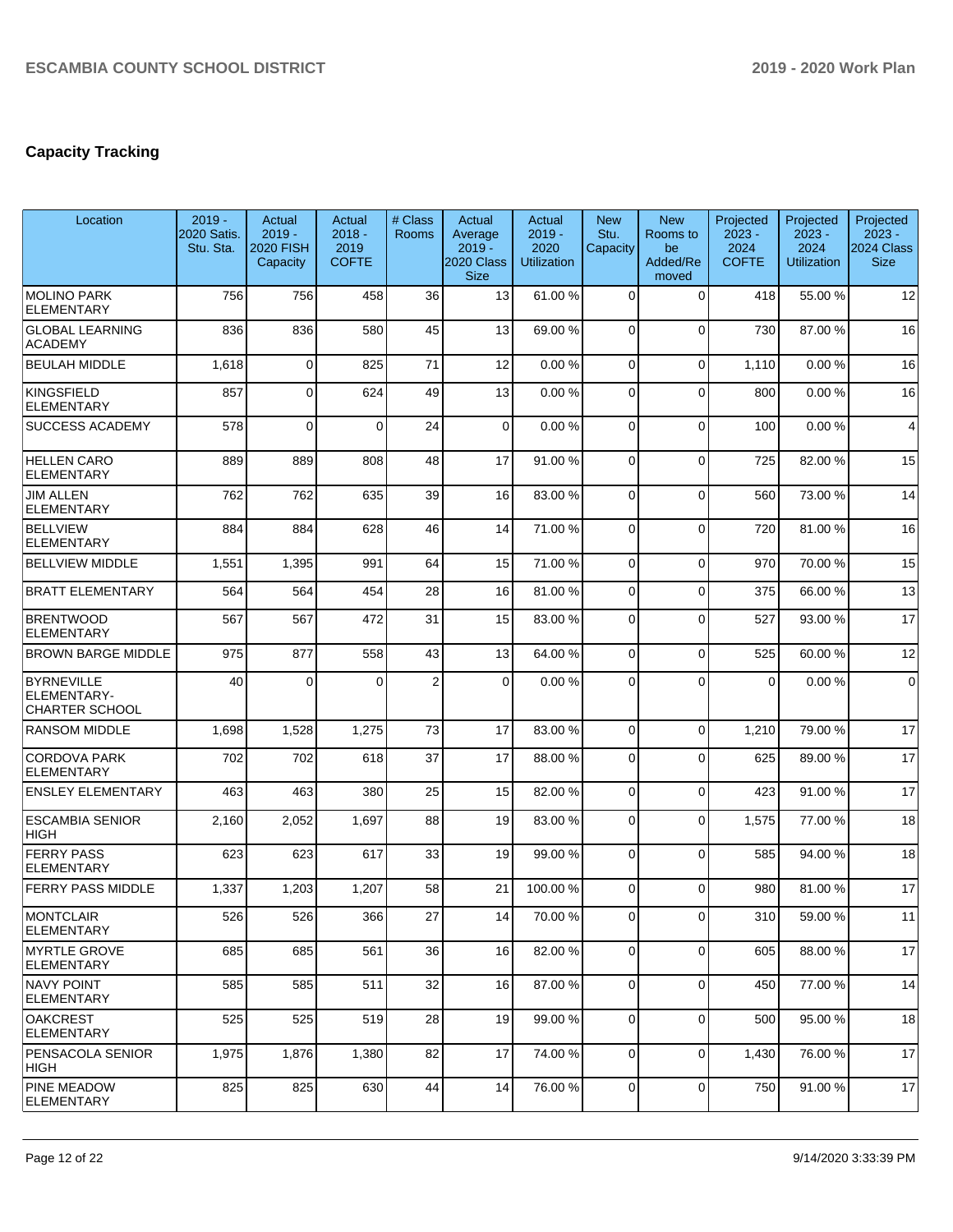| <b>PLEASANT GROVE</b><br><b>ELEMENTARY</b>                          | 632   | 632      | 595      | 34 | 18             | 94.00 % | $\Omega$    | $\Omega$    | 550         | 87.00 % | 16          |
|---------------------------------------------------------------------|-------|----------|----------|----|----------------|---------|-------------|-------------|-------------|---------|-------------|
| <b>SCENIC HEIGHTS</b><br>ELEMENTARY                                 | 921   | 921      | 819      | 48 | 17             | 89.00 % | $\Omega$    | $\Omega$    | 745         | 81.00%  | 16          |
| O J SEMMES<br><b>ELEMENTARY</b>                                     | 566   | 566      | 398      | 29 | 14             | 70.00%  | 0           | $\Omega$    | 410         | 72.00 % | 14          |
| SHERWOOD<br><b>ELEMENTARY</b>                                       | 673   | 673      | 513      | 34 | 15             | 76.00 % | $\Omega$    | $\mathbf 0$ | 610         | 91.00 % | 18          |
| A K SUTER<br><b>ELEMENTARY</b>                                      | 645   | 645      | 565      | 34 | 17             | 88.00%  | $\Omega$    | $\Omega$    | 505         | 78.00 % | 15          |
| <b>JM TATE SENIOR HIGH</b>                                          | 2,216 | 2,105    | 2,094    | 98 | 21             | 99.00 % | 0           | $\Omega$    | 1,880       | 89.00 % | 19          |
| <b>ERNEST WARD MIDDLE</b>                                           | 706   | 635      | 486      | 30 | 16             | 77.00 % | 0           | $\Omega$    | 425         | 67.00 % | 14          |
| <b>WARRINGTON</b><br><b>ELEMENTARY</b>                              | 624   | 624      | 320      | 33 | 10             | 51.00 % | $\mathbf 0$ | $\Omega$    | 400         | 64.00 % | 12          |
| <b>WARRINGTON MIDDLE</b>                                            | 1,268 | 1,141    | 808      | 53 | 15             | 71.00 % | $\Omega$    | $\mathbf 0$ | 658         | 58.00 % | 12          |
| C A WEIS ELEMENTARY                                                 | 641   | 641      | 467      | 36 | 13             | 73.00 % | $\Omega$    | $\Omega$    | 500         | 78.00 % | 14          |
| WEST PENSACOLA<br>ELEMENTARY                                        | 685   | 685      | 526      | 36 | 15             | 77.00 % | $\Omega$    | $\Omega$    | 425         | 62.00 % | 12          |
| J H WORKMAN MIDDLE                                                  | 1,366 | 1,229    | 972      | 59 | 16             | 79.00 % | $\Omega$    | $\Omega$    | 935         | 76.00 % | 16          |
| <b>REINHARDT HOLM</b><br><b>ELEMENTARY</b>                          | 669   | 669      | 449      | 36 | 12             | 67.00 % | $\Omega$    | $\Omega$    | 446         | 67.00 % | 12          |
| <b>JUDY ANDREWS</b><br><b>SCHOOL</b>                                | 300   | 300      | 132      | 12 | 11             | 44.00%  | $-300$      | $-12$       | $\mathbf 0$ | 0.00%   | $\mathbf 0$ |
| <b>JOHN A GIBSON</b><br><b>HEADSTART PROGRAM</b>                    | 218   | $\Omega$ | $\Omega$ | 11 | $\Omega$       | 0.00%   | $\Omega$    | $\mathbf 0$ | $\Omega$    | 0.00%   | $\mathbf 0$ |
| <b>IMCMILLAN PRE-K</b><br><b>CENTER</b>                             | 252   | 252      | 35       | 14 | $\overline{2}$ | 14.00 % | $-252$      | $-14$       | $\Omega$    | 0.00%   | $\mathbf 0$ |
| <b>LINCOLN PARK</b><br><b>ELEMENTARY</b>                            | 316   | 316      | 286      | 18 | 16             | 91.00%  | 0           | $\mathbf 0$ | 200         | 63.00 % | 11          |
| WEST FLORIDA HIGH<br><b>SCHOOL OF ADVANCED</b><br><b>TECHNOLOGY</b> | 1,707 | 1,621    | $\Omega$ | 67 | $\Omega$       | 0.00%   | $\Omega$    | $\Omega$    | 851         | 52.00 % | 13          |
| <b>GEORGE STONE</b><br>TECHNICAL COLLEGE                            | 1,146 | 2,020    | 1,272    | 56 | 23             | 63.00 % | $\Omega$    | $\Omega$    | 751         | 37.00 % | 13          |
| <b>PINE FOREST SENIOR</b><br>HIGH                                   | 2,055 | 1,952    | 1,591    | 85 | 19             | 82.00%  | $\mathbf 0$ | $\mathbf 0$ | 1,475       | 76.00 % | 17          |
| LONGLEAF<br>ELEMENTARY                                              | 780   | 780      | 566      | 41 | 14             | 73.00 % | $\Omega$    | $\Omega$    | 725         | 93.00 % | 18          |
| L D MCARTHUR<br><b>ELEMENTARY</b>                                   | 819   | 819      | 703      | 45 | 16             | 86.00 % | 0           | $\Omega$    | 750         | 92.00 % | 17          |
| ESCAMBIA WESTGATE<br><b>CENTER</b>                                  | 381   | 381      | 195      | 37 | 5              | 51.00 % | $\mathbf 0$ | $\mathbf 0$ | 210         | 55.00 % | 6           |
| <b>BEULAH ELEMENTARY</b>                                            | 1,023 | 1,023    | 920      | 53 | 17             | 90.00 % | $\Omega$    | $\mathbf 0$ | 725         | 71.00 % | 14          |
| <b>WASHINGTON SENIOR</b><br> HIGH                                   | 1,931 | 1,834    | 1,713    | 81 | 21             | 93.00 % | $\mathbf 0$ | $\mathbf 0$ | 1,680       | 92.00 % | 21          |
| R C LIPSCOMB<br><b>ELEMENTARY</b>                                   | 952   | 952      | 844      | 50 | 17             | 89.00 % | 0           | 0           | 750         | 79.00 % | 15          |
| <b>JIM C BAILEY MIDDLE</b>                                          | 1,486 | 1,337    | 1,392    | 66 | 21             | 104.00% | $\mathbf 0$ | $\mathbf 0$ | 1,190       | 89.00 % | 18          |
| NORTHVIEW SENIOR<br>∣HIGH                                           | 662   | 529      | 468      | 28 | 17             | 88.00 % | 0           | $\mathbf 0$ | 480         | 91.00 % | 17          |
| N B COOK<br>ELEMENTARY                                              | 680   | 680      | 567      | 35 | 16             | 83.00%  | 0           | 0           | 580         | 85.00 % | 17          |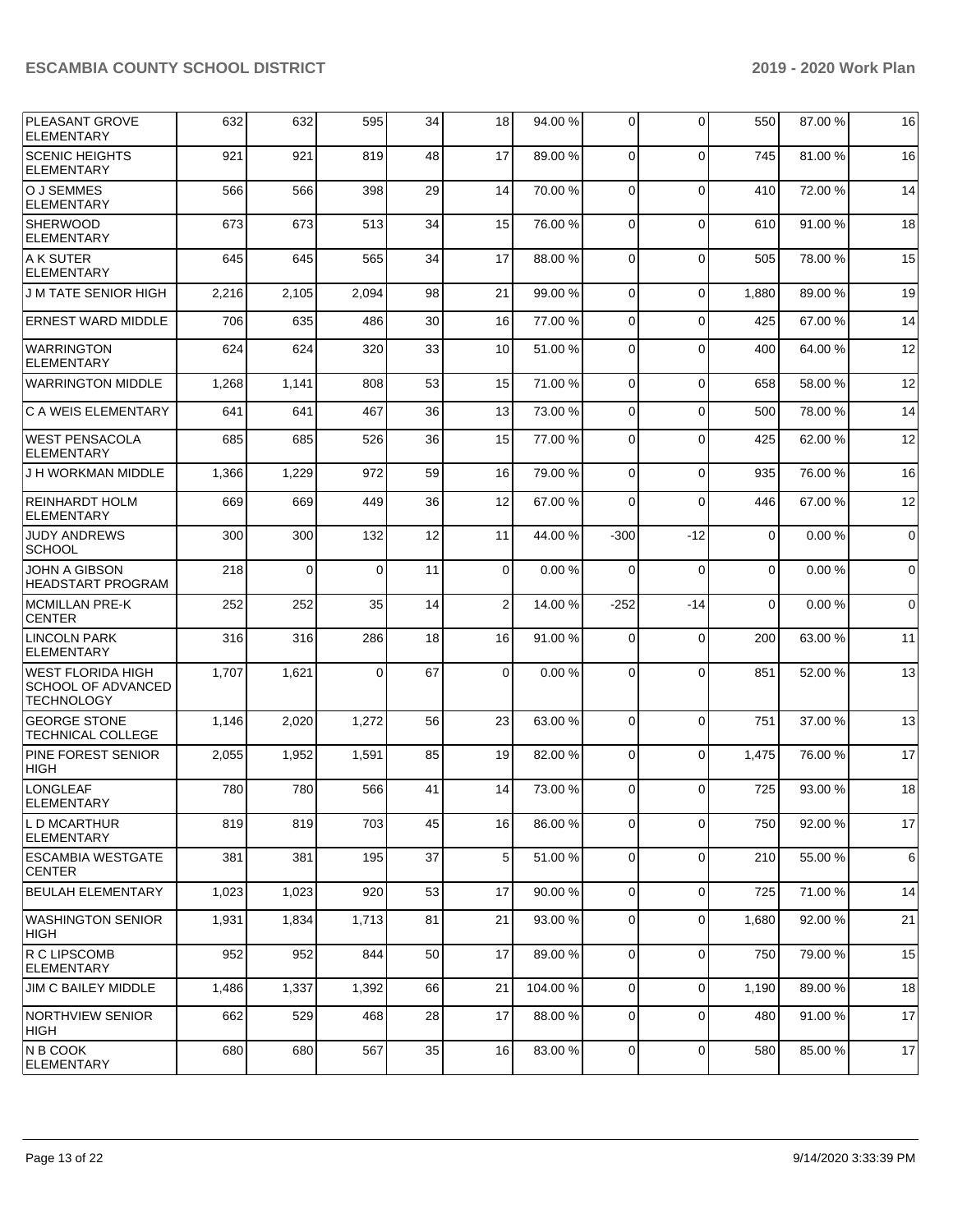| <b>BLUE ANGELS</b><br><b>IELEMENTARY</b> | 853    | 853    | 814 <sup>1</sup> | 46    | 18   | 95.00 % |        |     | 7251   | 85.00 % | 16              |
|------------------------------------------|--------|--------|------------------|-------|------|---------|--------|-----|--------|---------|-----------------|
|                                          | 50,154 | 45,938 | 37,310           | 2,394 | 16 I | 81.22 % | $-552$ | -26 | 36.584 | 80.61 % | <b>45</b><br>IJ |

The COFTE Projected Total (36,584) for 2023 - 2024 must match the Official Forecasted COFTE Total (36,583 ) for 2023 - 2024 before this section can be completed. In the event that the COFTE Projected Total does not match the Official forecasted COFTE, then the Balanced Projected COFTE Table should be used to balance COFTE.

| Projected COFTE for 2023 - 2024 |        |
|---------------------------------|--------|
| Elementary (PK-3)               | 12,216 |
| Middle (4-8)                    | 13,333 |
| High (9-12)                     | 11,035 |
|                                 | 36,583 |

| <b>Grade Level Type</b> | <b>Balanced Projected</b><br>COFTE for 2023 - 2024 |
|-------------------------|----------------------------------------------------|
| Elementary (PK-3)       |                                                    |
| Middle (4-8)            |                                                    |
| High (9-12)             |                                                    |
|                         | 36,584                                             |

### **Relocatable Replacement**

Number of relocatable classrooms clearly identified and scheduled for replacement in the school board adopted financially feasible 5-year district work program.

| Location                               | 2019 - 2020 | 2020 - 2021 | 2021 - 2022 | $2022 - 2023$ | $2023 - 2024$ | Year 5 Total    |
|----------------------------------------|-------------|-------------|-------------|---------------|---------------|-----------------|
| OAKCREST ELEMENTARY                    |             |             |             |               |               | 10              |
| WARRINGTON MIDDLE                      |             |             |             |               |               |                 |
| <b>BEULAH ELEMENTARY</b>               |             |             |             |               |               | 18 <sub>1</sub> |
| <b>Total Relocatable Replacements:</b> |             | 13          | 10          |               |               | 30 <sub>l</sub> |

## **Charter Schools Tracking**

Information regarding the use of charter schools.

| Location-Type               | # Relocatable<br>units or<br>permanent<br>classrooms | Owner           | Year Started or<br>Scheduled | <b>Student</b><br><b>Stations</b> | <b>Students</b><br>Enrolled | Years in<br>Contract | <b>Total Charter</b><br><b>Students</b><br>projected for<br>2023 - 2024 |
|-----------------------------|------------------------------------------------------|-----------------|------------------------------|-----------------------------------|-----------------------------|----------------------|-------------------------------------------------------------------------|
| Pensacola Beach Elementary  |                                                      | 10 PRIVATE      | 2002                         | 160                               | 144                         | 16 <sub>1</sub>      | 144                                                                     |
| Beulah Academy of Science   |                                                      | 14 PRIVATE      | 1998                         | 300                               | 290                         | 8                    | 300                                                                     |
| Jacqueline Harris Prepatory |                                                      | 25 PRIVATE      | 2000                         | 247                               | 233                         | 15 <sub>1</sub>      | 270                                                                     |
| Capstone Academy            |                                                      | 5 OTHER         | 2004                         | 30                                | 30 <sub>l</sub>             |                      | 35                                                                      |
| Byrneville Charter          |                                                      | 14 SCHOOL BOARD | 2002                         | 220                               | 193                         | 15 <sup>1</sup>      | 195                                                                     |
|                             | 68                                                   |                 |                              | 957                               | 890                         |                      | 944                                                                     |

## **Special Purpose Classrooms Tracking**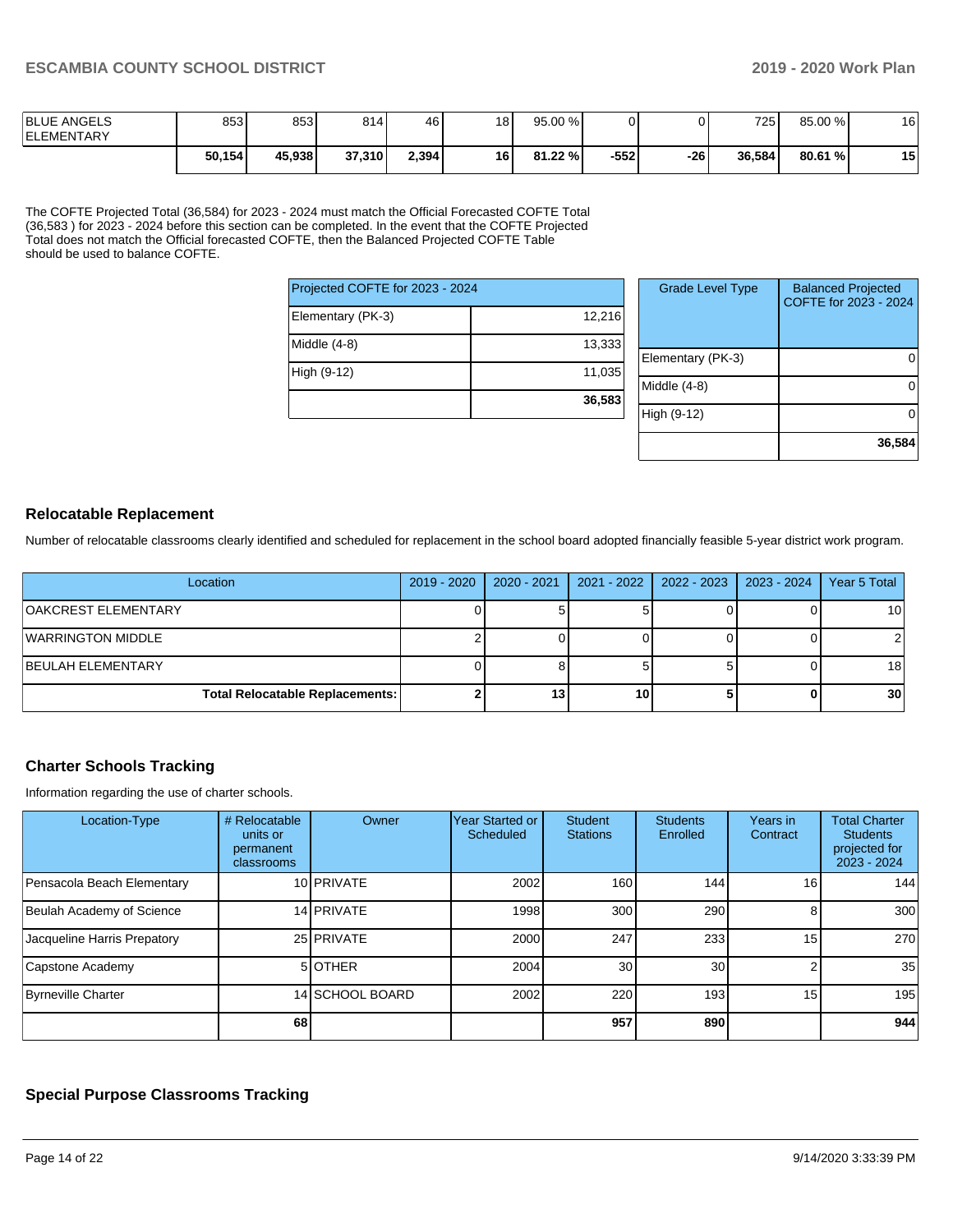The number of classrooms that will be used for certain special purposes in the current year, by facility and type of classroom, that the district will, 1), not use for educational purposes, and 2), the co-teaching classrooms that are not open plan classrooms and will be used for educational purposes.

| School                               | <b>School Type</b>                   | # of Elementary<br>K-3 Classrooms I | $#$ of Middle 4-8<br><b>Classrooms</b>  | # of High $9-12$<br><b>Classrooms</b> | # of $ESE$<br><b>Classrooms</b> | # of Combo<br><b>Classrooms</b> | <b>Total</b><br>Classrooms |
|--------------------------------------|--------------------------------------|-------------------------------------|-----------------------------------------|---------------------------------------|---------------------------------|---------------------------------|----------------------------|
|                                      | <b>Total Educational Classrooms:</b> |                                     |                                         |                                       |                                 |                                 |                            |
| School                               | <b>School Type</b>                   | # of Elementary<br>K-3 Classrooms I | $\#$ of Middle 4-8<br><b>Classrooms</b> | # of High $9-12$<br><b>Classrooms</b> | # of $ESE$<br><b>Classrooms</b> | # of Combo<br><b>Classrooms</b> | Total<br>Classrooms        |
| <b>Total Co-Teaching Classrooms:</b> |                                      |                                     |                                         |                                       |                                 |                                 | 0                          |

#### **Infrastructure Tracking**

**Necessary offsite infrastructure requirements resulting from expansions or new schools. This section should include infrastructure information related to capacity project schedules and other project schedules (Section 4).** 

Not Specified

**Proposed location of planned facilities, whether those locations are consistent with the comprehensive plans of all affected local governments, and recommendations for infrastructure and other improvements to land adjacent to existing facilities. Provisions of 1013.33(12), (13) and (14) and 1013.36 must be addressed for new facilities planned within the 1st three years of the plan (Section 5).** 

Not Specified

**Consistent with Comp Plan?** No

#### **Net New Classrooms**

The number of classrooms, by grade level and type of construction, that were added during the last fiscal year.

| List the net new classrooms added in the 2018 - 2019 fiscal year.                                                                                       |                              |                                   |                                | year.                                                                  | List the net new classrooms to be added in the 2019 - 2020 fiscal |                                 |                              |                      |
|---------------------------------------------------------------------------------------------------------------------------------------------------------|------------------------------|-----------------------------------|--------------------------------|------------------------------------------------------------------------|-------------------------------------------------------------------|---------------------------------|------------------------------|----------------------|
| "Classrooms" is defined as capacity carrying classrooms that are added to increase<br>capacity to enable the district to meet the Class Size Amendment. |                              |                                   |                                | Totals for fiscal year 2019 - 2020 should match totals in Section 15A. |                                                                   |                                 |                              |                      |
| Location                                                                                                                                                | $2018 - 2019$ #<br>Permanent | $2018 - 2019$ #<br><b>Modular</b> | $2018 - 2019$ #<br>Relocatable | $2018 - 2019$<br>Total                                                 | $2019 - 2020$ #<br><b>Permanent</b>                               | 2019 - 2020 #<br><b>Modular</b> | 2019 - 2020 #<br>Relocatable | 2019 - 2020<br>Total |
| Elementary (PK-3)                                                                                                                                       |                              |                                   |                                |                                                                        |                                                                   |                                 |                              |                      |
| Middle (4-8)                                                                                                                                            |                              |                                   |                                |                                                                        |                                                                   |                                 |                              | ΩI                   |
| High (9-12)                                                                                                                                             |                              |                                   |                                |                                                                        |                                                                   |                                 |                              |                      |
|                                                                                                                                                         |                              |                                   |                                |                                                                        |                                                                   |                                 |                              | 0                    |

### **Relocatable Student Stations**

Number of students that will be educated in relocatable units, by school, in the current year, and the projected number of students for each of the years in the workplan.

| <b>Site</b>                 | $-2020$<br>2019 | $-2021$<br>$2020 -$ | $-2022$<br>2021 | $-2023$<br>2022 | 2023 - 2024 | 5 Year Average |
|-----------------------------|-----------------|---------------------|-----------------|-----------------|-------------|----------------|
| <b>BRENTWOOD ELEMENTARY</b> | 40              | 40                  | 40              |                 |             | 24             |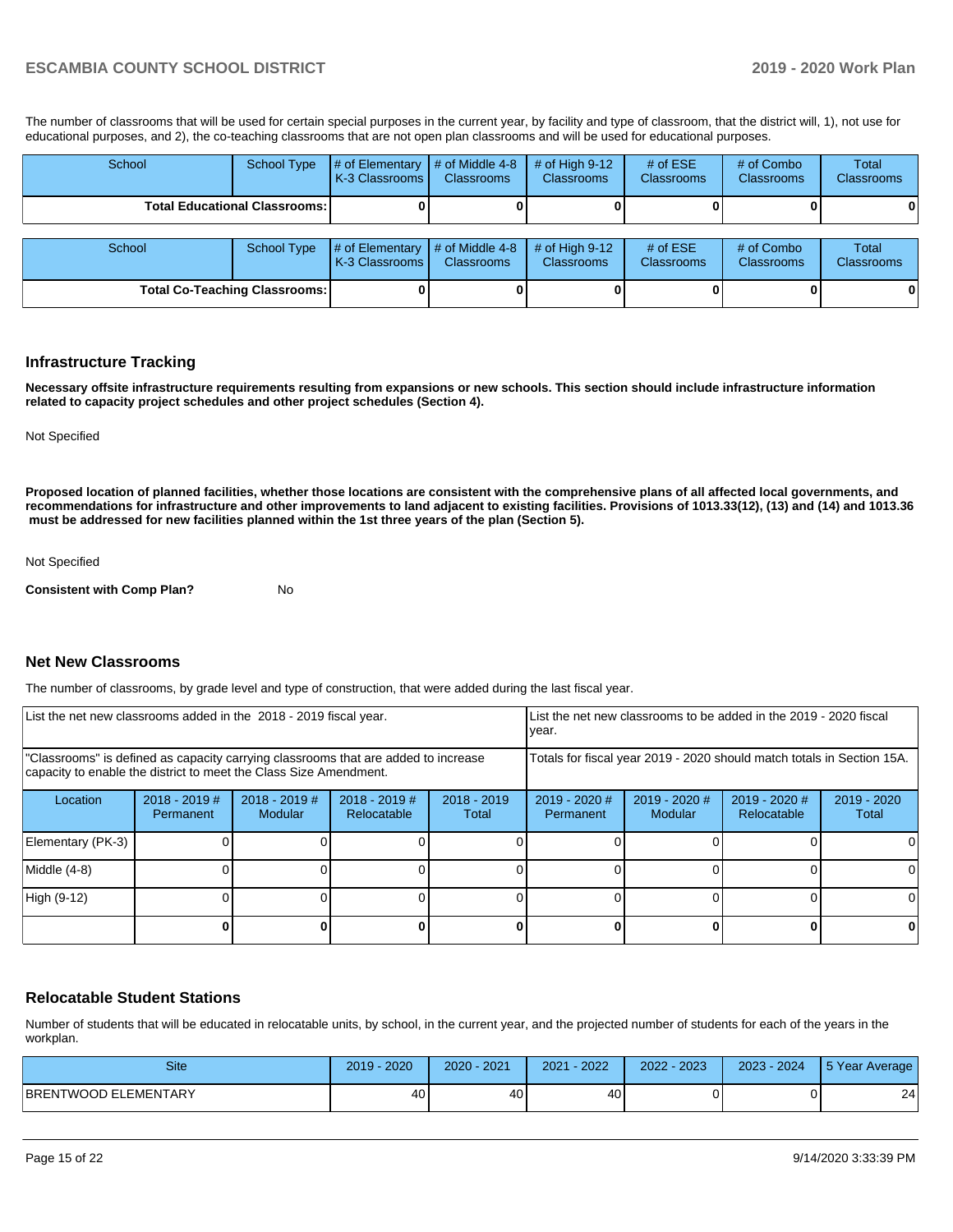| <b>BROWN BARGE MIDDLE</b>                                 | 0           | 0           | 0        | $\overline{0}$ | 0              | 0           |
|-----------------------------------------------------------|-------------|-------------|----------|----------------|----------------|-------------|
| BYRNEVILLE ELEMENTARY-CHARTER SCHOOL                      | 40          | 40          | 40       | 40             | 40             | 40          |
| <b>RANSOM MIDDLE</b>                                      | 242         | 242         | 242      | 242            | 242            | 242         |
| CORDOVA PARK ELEMENTARY                                   | 76          | 76          | 76       | 76             | 0              | 61          |
| <b>ENSLEY ELEMENTARY</b>                                  | 36          | 36          | 36       | 18             | 0              | 25          |
| <b>ESCAMBIA SENIOR HIGH</b>                               | $\Omega$    | $\mathbf 0$ | 0        | $\overline{0}$ | 0              | $\mathbf 0$ |
| <b>FERRY PASS ELEMENTARY</b>                              | 36          | 36          | 36       | 18             | 18             | 29          |
| <b>FERRY PASS MIDDLE</b>                                  | 44          | 44          | 44       | 44             | 0              | 35          |
| MONTCLAIR ELEMENTARY                                      | 0           | 0           | 0        | $\Omega$       | 0              | $\mathbf 0$ |
| MYRTLE GROVE ELEMENTARY                                   | 72          | 36          | 36       | 18             | 0              | 32          |
| NAVY POINT ELEMENTARY                                     | 0           | 0           | 0        | $\Omega$       | 0              | 0           |
| LINCOLN PARK ELEMENTARY                                   | 0           | 0           | 0        | $\Omega$       | 0              | 0           |
| WEST FLORIDA HIGH SCHOOL OF ADVANCED<br><b>TECHNOLOGY</b> | 0           | $\mathbf 0$ | 0        | $\Omega$       | $\Omega$       | 0           |
| <b>GEORGE STONE TECHNICAL COLLEGE</b>                     | $\Omega$    | 25          | 25       | 25             | 25             | 20          |
| PINE FOREST SENIOR HIGH                                   | 50          | 50          | 50       | 50             | 50             | 50          |
| LONGLEAF ELEMENTARY                                       | 0           | 0           | $\Omega$ | $\Omega$       | 0              | $\mathbf 0$ |
| L D MCARTHUR ELEMENTARY                                   | 22          | 22          | 22       | $\Omega$       | 0              | 13          |
| <b>ESCAMBIA WESTGATE CENTER</b>                           | 10          | 10          | 10       | 10             | 0              | 8           |
| <b>BEULAH ELEMENTARY</b>                                  | 130         | 88          | 54       | 54             | $\Omega$       | 65          |
| WASHINGTON SENIOR HIGH                                    | 25          | 25          | 25       | 25             | 25             | 25          |
| R C LIPSCOMB ELEMENTARY                                   | 138         | 138         | 138      | 88             | 0              | 100         |
| JIM C BAILEY MIDDLE                                       | 164         | 164         | 164      | 164            | 164            | 164         |
| NORTHVIEW SENIOR HIGH                                     | 0           | $\mathbf 0$ | $\Omega$ | $\Omega$       | 0              | 0           |
| MOLINO PARK ELEMENTARY                                    | 0           | $\Omega$    | $\Omega$ | $\Omega$       | 0              | 0           |
| <b>HELLEN CARO ELEMENTARY</b>                             | 106         | 106         | 106      | $\overline{0}$ | $\overline{0}$ | 64          |
| OAKCREST ELEMENTARY                                       | 36          | 36          | 36       | 36             | 36             | 36          |
| PENSACOLA SENIOR HIGH                                     | $\mathbf 0$ | $\mathbf 0$ | 0        | $\overline{0}$ | $\overline{0}$ | $\mathbf 0$ |
| PINE MEADOW ELEMENTARY                                    | 22          | 22          | 22       | $\overline{0}$ | 0              | 13          |
| PLEASANT GROVE ELEMENTARY                                 | 54          | 54          | $\Omega$ | $\Omega$       | $\overline{0}$ | 22          |
| <b>SCENIC HEIGHTS ELEMENTARY</b>                          | 76          | 76          | 76       | 44             | $\overline{0}$ | 54          |
| O J SEMMES ELEMENTARY                                     | 0           | 0           | 0        | $\overline{0}$ | $\overline{0}$ | 0           |
| SHERWOOD ELEMENTARY                                       | 0           | $\mathbf 0$ | $\Omega$ | $\overline{0}$ | 0              | $\mathbf 0$ |
| A K SUTER ELEMENTARY                                      | 0           | $\mathbf 0$ | $\Omega$ | $\Omega$       | 0              | $\mathbf 0$ |
| <b>J M TATE SENIOR HIGH</b>                               | 0           | 0           | 0        | $\Omega$       | 0              | 0           |
| <b>ERNEST WARD MIDDLE</b>                                 | 0           | 0           | 0        | $\overline{0}$ | $\overline{0}$ | 0           |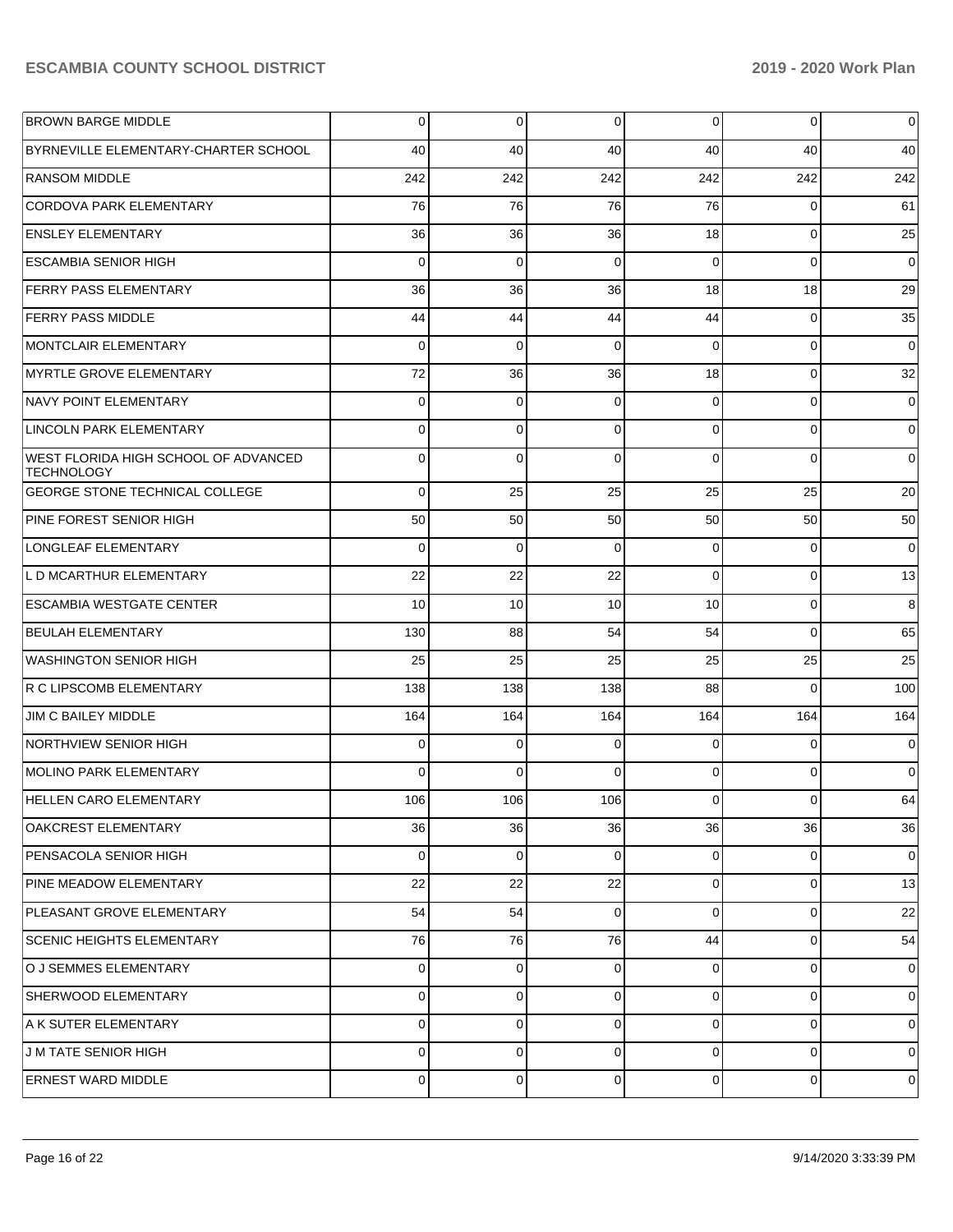| <b>WARRINGTON ELEMENTARY</b>                      | 79       | 79       | 79          | 40       | $\mathbf 0$ | 55          |  |  |  |  |  |
|---------------------------------------------------|----------|----------|-------------|----------|-------------|-------------|--|--|--|--|--|
| <b>WARRINGTON MIDDLE</b>                          | 0        | 0        | 0           | 0        | $\Omega$    | 0           |  |  |  |  |  |
| C A WEIS ELEMENTARY                               | $\Omega$ | $\Omega$ | $\Omega$    | $\Omega$ | $\Omega$    | $\Omega$    |  |  |  |  |  |
| <b>WEST PENSACOLA ELEMENTARY</b>                  | 18       | 18       | 18          | 18       | 18          | 18          |  |  |  |  |  |
| J H WORKMAN MIDDLE                                | 22       | 22       | 22          | 0        | $\Omega$    | 13          |  |  |  |  |  |
| REINHARDT HOLM ELEMENTARY                         | $\Omega$ | $\Omega$ | $\Omega$    | 0        | $\Omega$    | $\Omega$    |  |  |  |  |  |
| <b>JUDY ANDREWS SCHOOL</b>                        | 0        | 0        | $\Omega$    | 0        | $\Omega$    | $\Omega$    |  |  |  |  |  |
| MCMILLAN PRE-K CENTER                             | $\Omega$ | $\Omega$ | $\Omega$    | $\Omega$ | $\Omega$    | $\Omega$    |  |  |  |  |  |
| N B COOK ELEMENTARY                               | $\Omega$ | $\Omega$ | $\Omega$    | $\Omega$ | $\Omega$    | 0           |  |  |  |  |  |
| <b>BLUE ANGELS ELEMENTARY</b>                     | 0        | 0        | 0           | 0        | $\Omega$    | $\Omega$    |  |  |  |  |  |
| <b>GLOBAL LEARNING ACADEMY</b>                    | $\Omega$ | $\Omega$ | $\Omega$    | $\Omega$ | $\Omega$    | 0           |  |  |  |  |  |
| JOHN A GIBSON HEADSTART PROGRAM                   | 0        | 0        | $\Omega$    | 0        | $\Omega$    | 0           |  |  |  |  |  |
| <b>BEULAH MIDDLE</b>                              | $\Omega$ | $\Omega$ | $\Omega$    | $\Omega$ | $\Omega$    | $\Omega$    |  |  |  |  |  |
| KINGSFIELD ELEMENTARY                             | $\Omega$ | $\Omega$ | $\Omega$    | $\Omega$ | $\Omega$    | $\mathbf 0$ |  |  |  |  |  |
| <b>JIM ALLEN ELEMENTARY</b>                       | 0        | 0        | $\mathbf 0$ | 0        | $\Omega$    | $\mathbf 0$ |  |  |  |  |  |
| <b>BELLVIEW ELEMENTARY</b>                        | $\Omega$ | $\Omega$ | $\Omega$    | 0        | $\Omega$    | $\Omega$    |  |  |  |  |  |
| <b>BELLVIEW MIDDLE</b>                            | 110      | 110      | 66          | 66       | $\Omega$    | 70          |  |  |  |  |  |
| <b>BRATT ELEMENTARY</b>                           | 22       | 22       | 22          | 22       | 22          | 22          |  |  |  |  |  |
| <b>SUCCESS ACADEMY</b>                            | $\Omega$ | $\Omega$ | $\Omega$    | $\Omega$ | $\Omega$    | $\mathbf 0$ |  |  |  |  |  |
| Totals for ESCAMBIA COUNTY SCHOOL DISTRICT        |          |          |             |          |             |             |  |  |  |  |  |
|                                                   |          |          |             |          |             |             |  |  |  |  |  |
| Total students in relocatables by year.           | 1,670    | 1,617    | 1,485       | 1,098    | 640         | 1,302       |  |  |  |  |  |
| Total number of COFTE students projected by year. | 37,355   | 37,219   | 37,050      | 36,898   | 36,583      | 37,021      |  |  |  |  |  |
| Percent in relocatables by year.                  | 4 %      | 4 %      | 4 %         | 3%       | 2%          | 4 %         |  |  |  |  |  |

## **Leased Facilities Tracking**

Exising leased facilities and plans for the acquisition of leased facilities, including the number of classrooms and student stations, as reported in the educational plant survey, that are planned in that location at the end of the five year workplan.

| Location                             | # of Leased<br>IClassrooms 2019 -<br>2020 | <b>FISH Student</b><br><b>Stations</b> | Owner | # of Leased<br>Classrooms 2023 -<br>2024 | <b>FISH Student</b><br><b>Stations</b> |
|--------------------------------------|-------------------------------------------|----------------------------------------|-------|------------------------------------------|----------------------------------------|
| <b>BROWN BARGE MIDDLE</b>            |                                           |                                        |       |                                          |                                        |
| BYRNEVILLE ELEMENTARY-CHARTER SCHOOL |                                           |                                        |       |                                          |                                        |
| <b>RANSOM MIDDLE</b>                 |                                           |                                        |       |                                          |                                        |
| <b>ICORDOVA PARK ELEMENTARY</b>      |                                           |                                        |       |                                          |                                        |
| <b>IENSLEY ELEMENTARY</b>            |                                           |                                        |       |                                          |                                        |
| <b>ESCAMBIA SENIOR HIGH</b>          |                                           |                                        |       |                                          |                                        |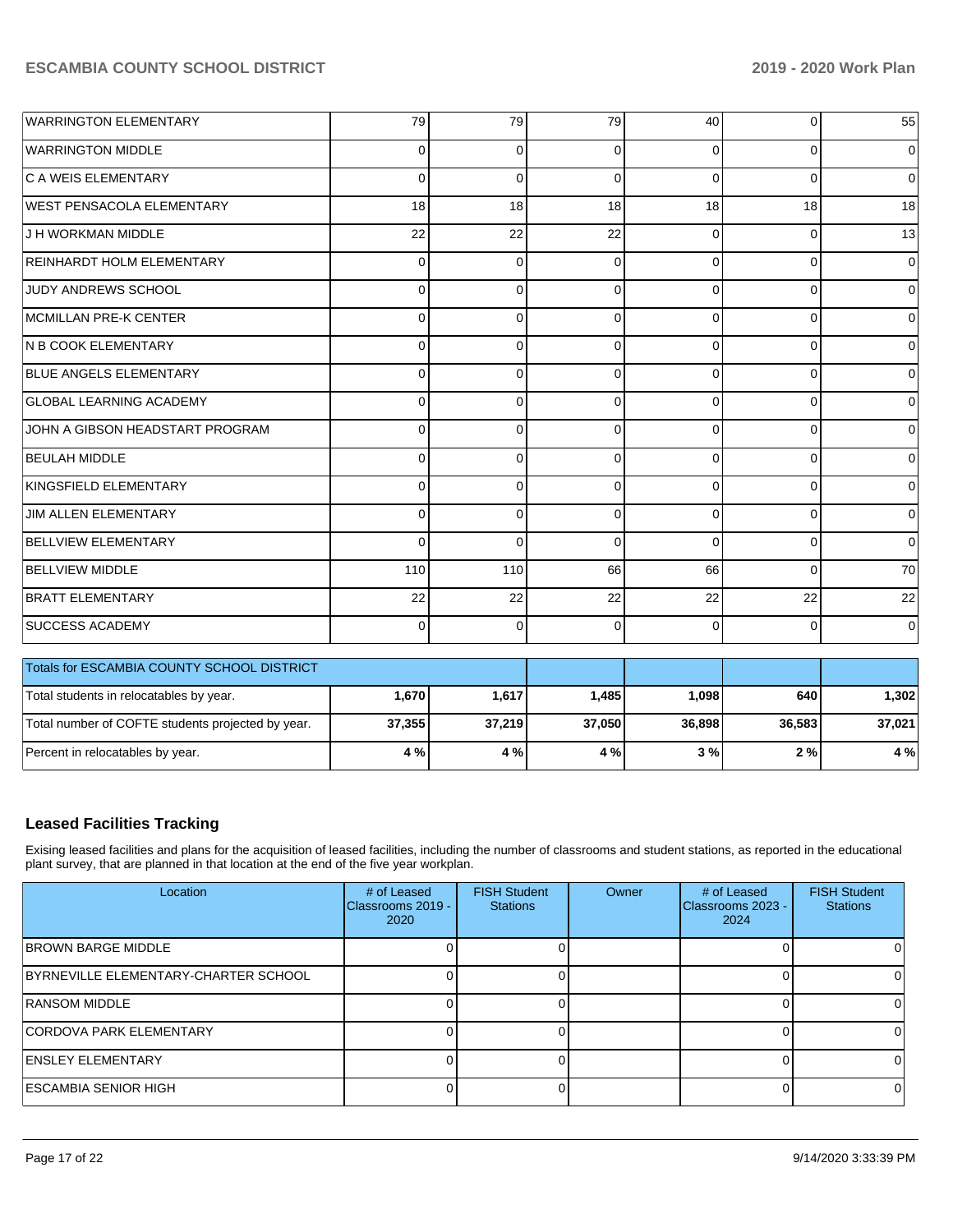| <b>FERRY PASS ELEMENTARY</b>                              | $\overline{0}$ | 0        | $\overline{0}$ | 0 |
|-----------------------------------------------------------|----------------|----------|----------------|---|
| <b>FERRY PASS MIDDLE</b>                                  | $\Omega$       | 0        | 0              | 0 |
| MONTCLAIR ELEMENTARY                                      | $\mathbf 0$    | $\Omega$ | 0              | 0 |
| MYRTLE GROVE ELEMENTARY                                   | $\Omega$       | 0        | 0              | 0 |
| NAVY POINT ELEMENTARY                                     | $\mathbf 0$    | $\Omega$ | 0              | 0 |
| OAKCREST ELEMENTARY                                       | $\mathbf 0$    | 0        | 0              | 0 |
| PENSACOLA SENIOR HIGH                                     | $\mathbf 0$    | $\Omega$ | 0              | 0 |
| PINE MEADOW ELEMENTARY                                    | $\mathbf 0$    | 0        | 0              | 0 |
| PLEASANT GROVE ELEMENTARY                                 | $\mathbf 0$    | $\Omega$ | 0              | 0 |
| <b>SCENIC HEIGHTS ELEMENTARY</b>                          | $\Omega$       | 0        | 0              | 0 |
| O J SEMMES ELEMENTARY                                     | $\Omega$       | $\Omega$ | 0              | 0 |
| SHERWOOD ELEMENTARY                                       | $\mathbf 0$    | 0        | 0              | 0 |
| A K SUTER ELEMENTARY                                      | $\mathbf 0$    | $\Omega$ | 0              | 0 |
| J M TATE SENIOR HIGH                                      | $\mathbf 0$    | 0        | 0              | 0 |
| <b>ERNEST WARD MIDDLE</b>                                 | $\Omega$       | $\Omega$ | 0              | 0 |
| <b>WARRINGTON ELEMENTARY</b>                              | $\Omega$       | 0        | 0              | 0 |
| <b>WARRINGTON MIDDLE</b>                                  | $\Omega$       | $\Omega$ | 0              | 0 |
| C A WEIS ELEMENTARY                                       | $\mathbf 0$    | $\Omega$ | 0              | 0 |
| <b>WEST PENSACOLA ELEMENTARY</b>                          | $\mathbf 0$    | $\Omega$ | 0              | 0 |
| J H WORKMAN MIDDLE                                        | $\mathbf 0$    | $\Omega$ | 0              | 0 |
| <b>REINHARDT HOLM ELEMENTARY</b>                          | $\Omega$       | $\Omega$ | 0              | 0 |
| JUDY ANDREWS SCHOOL                                       | $\Omega$       | $\Omega$ | 0              | 0 |
| MCMILLAN PRE-K CENTER                                     | $\Omega$       | $\Omega$ | 0              | 0 |
| LINCOLN PARK ELEMENTARY                                   | $\Omega$       | 0        | 0              | 0 |
| WEST FLORIDA HIGH SCHOOL OF ADVANCED<br><b>TECHNOLOGY</b> | $\Omega$       |          | U              | 0 |
| <b>GEORGE STONE TECHNICAL COLLEGE</b>                     | $\mathbf 0$    | $\Omega$ | $\mathbf 0$    | 0 |
| PINE FOREST SENIOR HIGH                                   | $\overline{0}$ | $\Omega$ | $\mathbf 0$    | 0 |
| LONGLEAF ELEMENTARY                                       | $\mathbf 0$    | $\Omega$ | $\mathbf 0$    | 0 |
| L D MCARTHUR ELEMENTARY                                   | $\overline{0}$ | $\Omega$ | $\mathbf 0$    | 0 |
| <b>ESCAMBIA WESTGATE CENTER</b>                           | $\overline{0}$ | $\Omega$ | $\mathbf 0$    | 0 |
| <b>BEULAH ELEMENTARY</b>                                  | $\overline{0}$ | $\Omega$ | $\mathbf 0$    | 0 |
| <b>WASHINGTON SENIOR HIGH</b>                             | $\overline{0}$ | $\Omega$ | $\mathbf 0$    | 0 |
| R C LIPSCOMB ELEMENTARY                                   | $\overline{0}$ | $\Omega$ | $\mathbf 0$    | 0 |
| JIM C BAILEY MIDDLE                                       | $\overline{0}$ | $\Omega$ | $\mathbf 0$    | 0 |
| NORTHVIEW SENIOR HIGH                                     | $\overline{0}$ | 0        | 0              | 0 |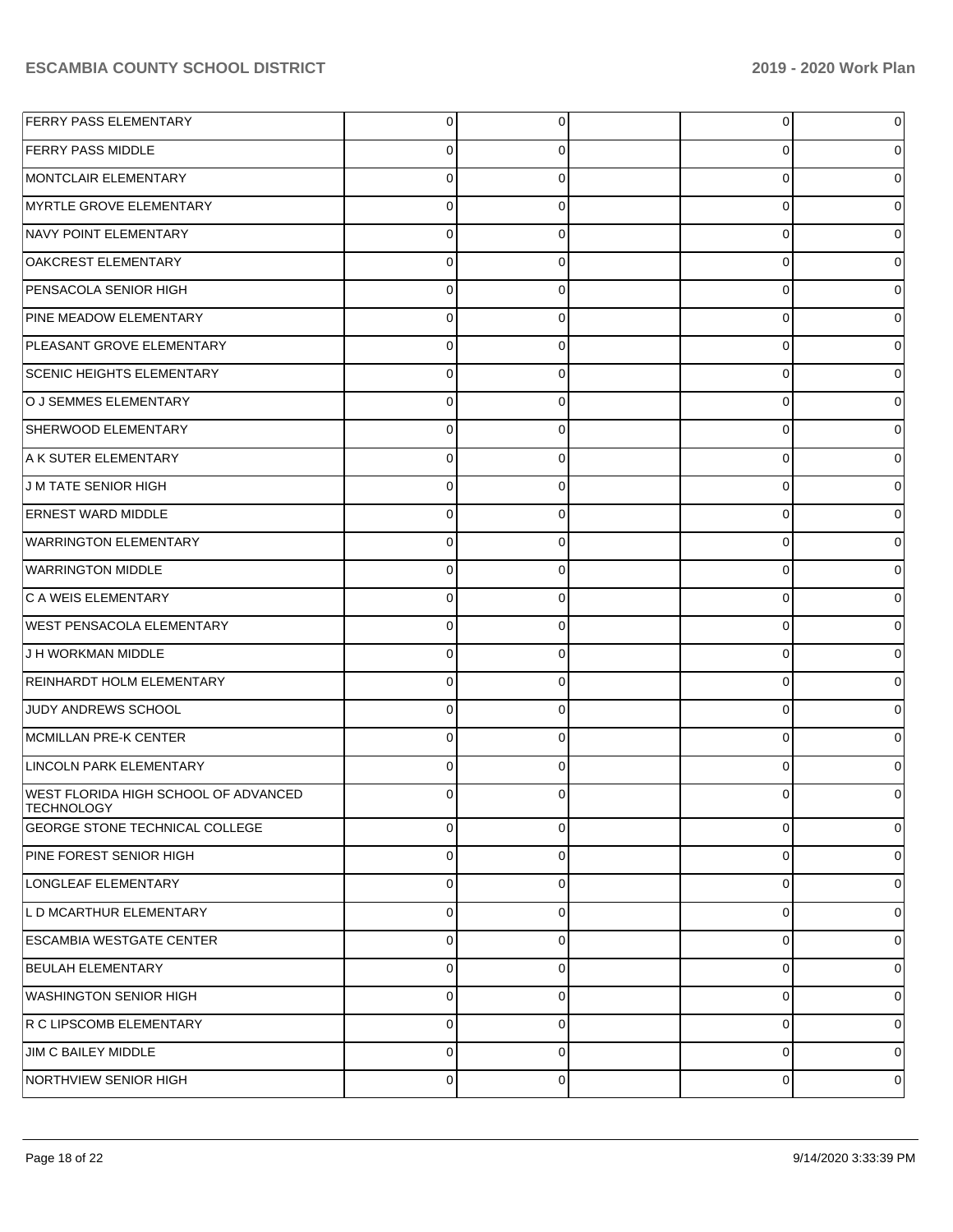| N B COOK ELEMENTARY             |          |   | 0        |              |
|---------------------------------|----------|---|----------|--------------|
| <b>BLUE ANGELS ELEMENTARY</b>   | $\Omega$ | ∩ | $\Omega$ | ∩            |
| MOLINO PARK ELEMENTARY          | 0        | 0 | 0        |              |
| <b>GLOBAL LEARNING ACADEMY</b>  | $\Omega$ | O | $\Omega$ | <sup>0</sup> |
| <b>HELLEN CARO ELEMENTARY</b>   | 0        | 0 | 0        |              |
| <b>JIM ALLEN ELEMENTARY</b>     | $\Omega$ | ∩ | $\Omega$ | ∩            |
| <b>BELLVIEW ELEMENTARY</b>      | 0        |   | $\Omega$ |              |
| <b>BELLVIEW MIDDLE</b>          | 0        | ∩ | $\Omega$ | n            |
| <b>BRATT ELEMENTARY</b>         | 0        |   | $\Omega$ |              |
| BRENTWOOD ELEMENTARY            | 0        | O | $\Omega$ |              |
| JOHN A GIBSON HEADSTART PROGRAM | $\Omega$ |   | $\Omega$ |              |
| <b>BEULAH MIDDLE</b>            | 0        | ∩ | 0        |              |
| KINGSFIELD ELEMENTARY           | ∩        |   | $\Omega$ |              |
| <b>SUCCESS ACADEMY</b>          | 0        | ∩ | 0        |              |
|                                 | Ω        |   | $\bf{0}$ |              |

## **Failed Standard Relocatable Tracking**

Relocatable units currently reported by school, from FISH, and the number of relocatable units identified as 'Failed Standards'.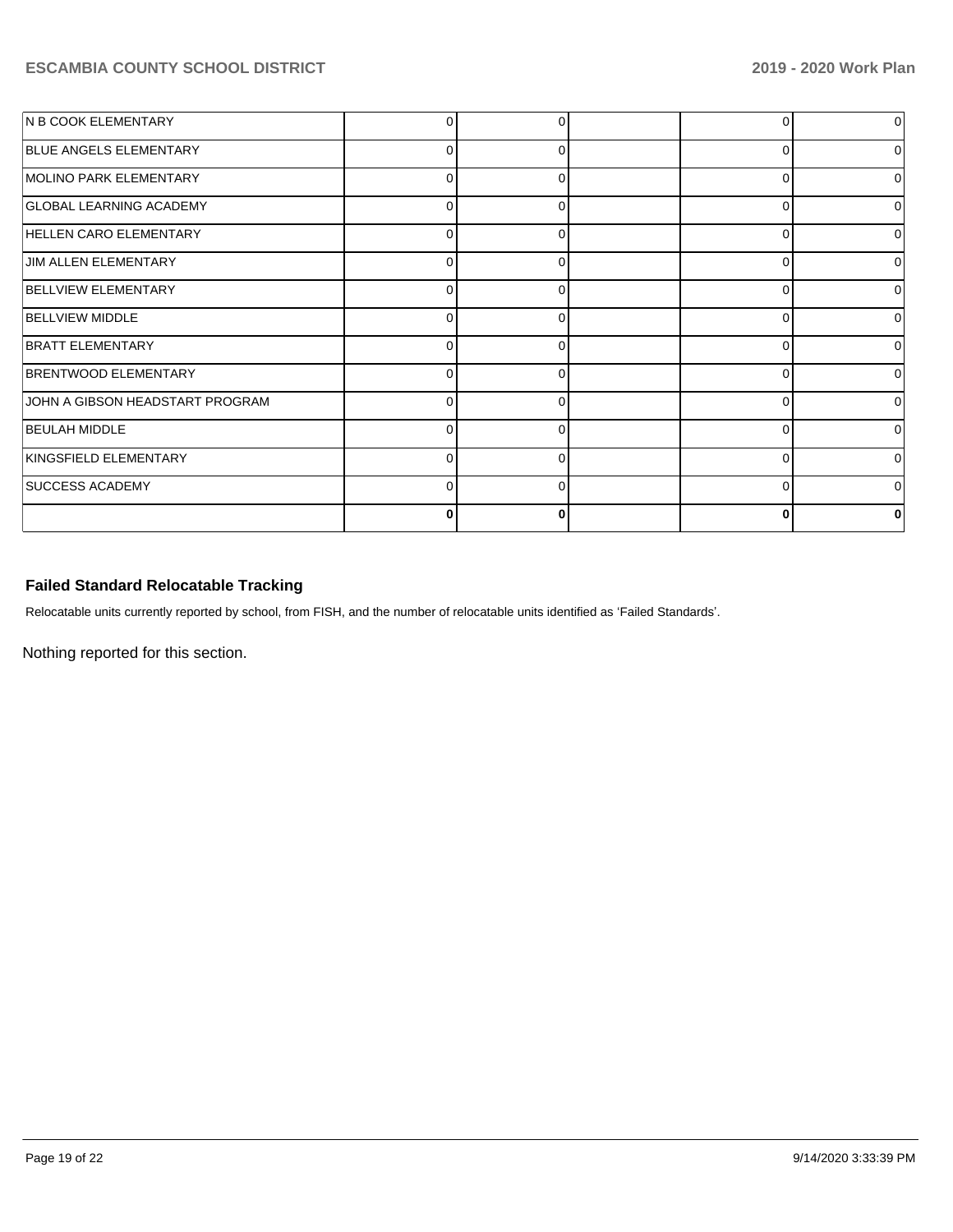# **Planning**

#### **Class Size Reduction Planning**

**Plans approved by the school board that reduce the need for permanent student stations such as acceptable school capacity levels, redistricting, busing, year-round schools, charter schools, magnet schools, public-private partnerships, multitrack scheduling, grade level organization, block scheduling, or other alternatives.**

The School District of Escambia County has taken steps to address class-size reduction issues that include:

Closing near or over-capacity schools to transfers Redistricting attendance zones Approving charter contracts as appropriate Establishing magnet programs in under-utilized sites Establishing our own virtual academy Increasing dual enrollment options

#### **School Closure Planning**

**Plans for the closure of any school, including plans for disposition of the facility or usage of facility space, and anticipated revenues.** 

Not Specified

# **Long Range Planning**

#### **Ten-Year Maintenance**

District projects and locations regarding the projected need for major renovation, repair, and maintenance projects within the district in years 6-10 beyond the projects plans detailed in the five years covered by the work plan.

Nothing reported for this section.

#### **Ten-Year Capacity**

Schedule of capital outlay projects projected to ensure the availability of satisfactory student stations for the projected student enrollment in K-12 programs for the future 5 years beyond the 5-year district facilities work program.

Nothing reported for this section.

#### **Ten-Year Planned Utilization**

Schedule of planned capital outlay projects identifying the standard grade groupings, capacities, and planned utilization rates of future educational facilities of the district for both permanent and relocatable facilities.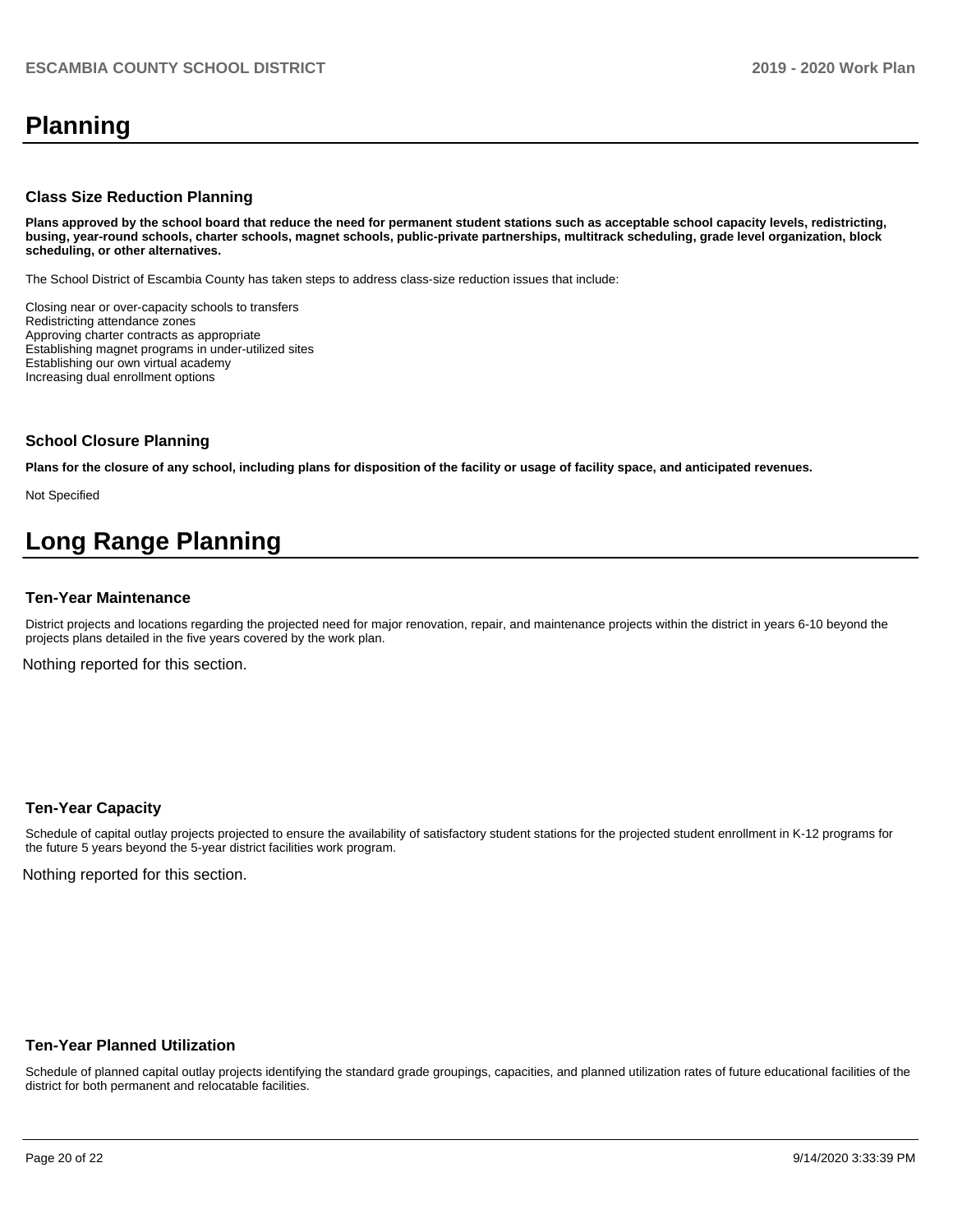| <b>Grade Level Projections</b>  | <b>FISH</b><br><b>Student</b><br><b>Stations</b> | <b>Actual 2018 -</b><br>2019 FISH<br>Capacity | Actual<br>$2018 -$<br>2019<br><b>COFTE</b> | Actual 2018 - 2019<br><b>Utilization</b> | Actual 2019 - 2020 / 2028 - 2029 new<br>Student Capacity to be added/removed | Projected 2028<br><b>2029 COFTE</b> | Projected 2028 -<br>2029 Utilization |
|---------------------------------|--------------------------------------------------|-----------------------------------------------|--------------------------------------------|------------------------------------------|------------------------------------------------------------------------------|-------------------------------------|--------------------------------------|
| Elementary - District<br>Totals | 21,923                                           | 21,923                                        | 17.627.31                                  | 80.40 %                                  |                                                                              | 17,164                              | 78.29 %                              |
| Middle - District Totals        | 10.387                                           | 9,345                                         | 7,689.67                                   | 82.29 %                                  |                                                                              | 7,558                               | 80.88%                               |
| High - District Totals          | 12,706                                           | 11,969                                        | 8,943.90                                   | 74.73%                                   |                                                                              | 9.540                               | 79.71 %                              |
| Other - ESE, etc                | 5.505                                            | 2.056                                         | 3.271.66                                   | 159.14 %                                 |                                                                              | 617                                 | 30.01%                               |
|                                 | 50,521                                           | 45,293                                        | 37,532.54                                  | 82.87%                                   |                                                                              | 34,879                              | 77.01 %                              |

**Combination schools are included with the middle schools for student stations, capacity, COFTE and utilization purposes because these facilities all have a 90% utilization factor. Use this space to explain or define the grade groupings for combination schools.** 

No comments to report.

#### **Ten-Year Infrastructure Planning**

**Proposed Location of Planned New, Remodeled, or New Additions to Facilities in 06 thru 10 out years (Section 28).**

Nothing reported for this section.

Plans for closure of any school, including plans for disposition of the facility or usage of facility space, and anticipated revenues in the 06 thru 10 out **years (Section 29).**

Nothing reported for this section.

#### **Twenty-Year Maintenance**

District projects and locations regarding the projected need for major renovation, repair, and maintenance projects within the district in years 11-20 beyond the projects plans detailed in the five years covered by the work plan.

Nothing reported for this section.

## **Twenty-Year Capacity**

Schedule of capital outlay projects projected to ensure the availability of satisfactory student stations for the projected student enrollment in K-12 programs for the future 11-20 years beyond the 5-year district facilities work program.